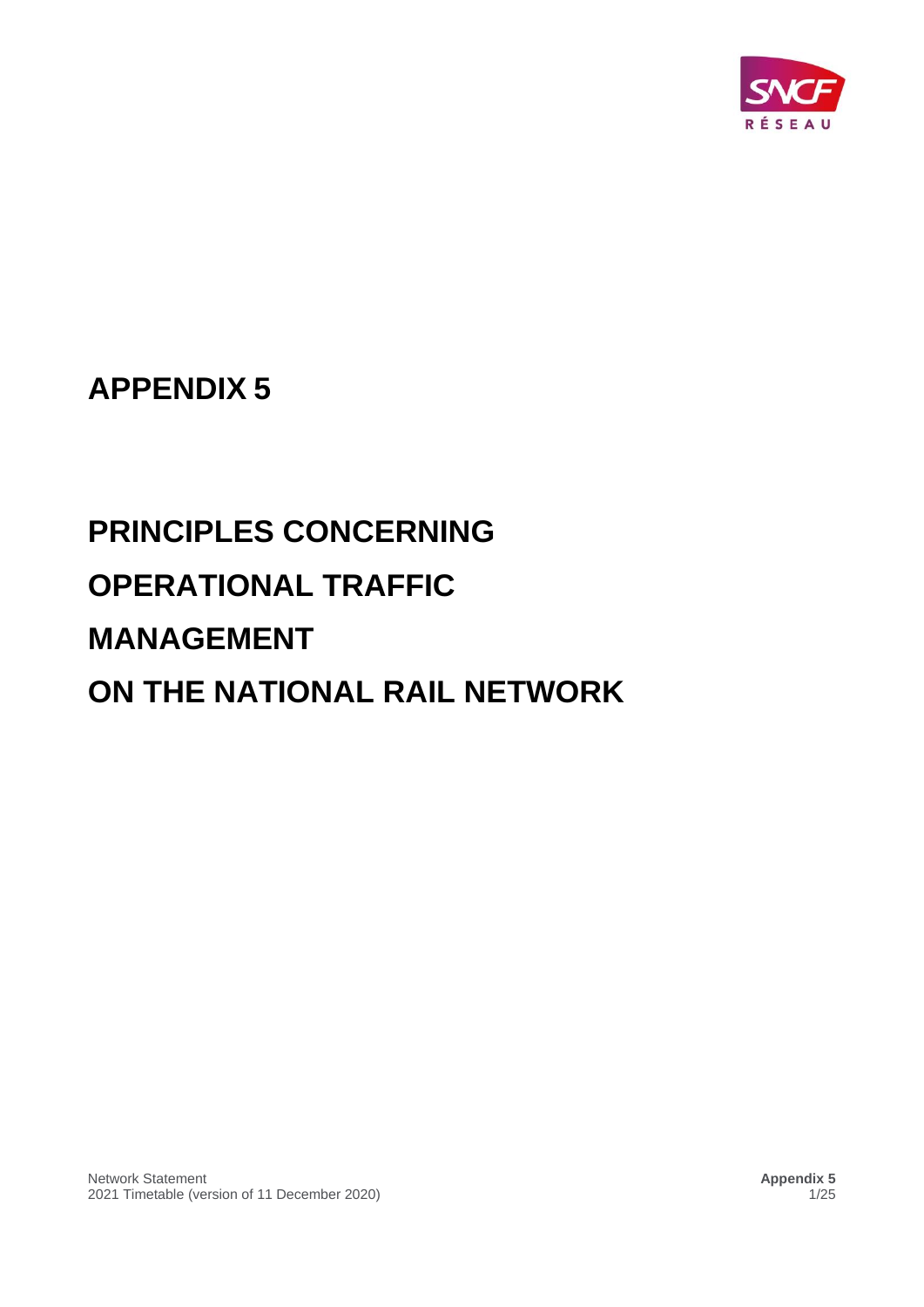## **TABLE OF CONTENTS**

|       | LIST OF MAIN "TRAFFIC" INFORMATION SYSTEMS (IS) OPEN TO RAILWAY                                   |
|-------|---------------------------------------------------------------------------------------------------|
|       |                                                                                                   |
|       |                                                                                                   |
|       |                                                                                                   |
|       | ARTICLE 3 - RELATIONSHIPS BETWEEN SNCF RÉSEAU AND THE RU  6                                       |
| 3.1   |                                                                                                   |
| 3.2   |                                                                                                   |
| 3.3   |                                                                                                   |
| 3.4   |                                                                                                   |
| 3.5   |                                                                                                   |
|       | ARTICLE 4 - PRE-PRODUCTION PHASE: OPERATIONS PRIOR TO A TRAIN MOVEMENT 9                          |
| 4.1   |                                                                                                   |
| 4.2   |                                                                                                   |
| 4.3   |                                                                                                   |
| 4.4   | Unscheduled operations on the train path (manoeuvre, un-plotted change, changed train length,     |
| etc.) |                                                                                                   |
| 4.5   | Accepting a train handed over late for which the RU is responsible, leaving from the station from |
| 4.6   |                                                                                                   |
|       |                                                                                                   |
| 5.1   |                                                                                                   |
|       |                                                                                                   |
|       |                                                                                                   |
| 5.4   |                                                                                                   |
| 5.5   | Operating rules when the theoretical running conditions cannot be guaranteed  15                  |
| 5.6   |                                                                                                   |
| 5.7   |                                                                                                   |
|       |                                                                                                   |
| 5.9   | Ascertaining the facts in the event of accidents, incidents or situations posing a serious AND    |
|       |                                                                                                   |
|       |                                                                                                   |
|       |                                                                                                   |
|       |                                                                                                   |
|       |                                                                                                   |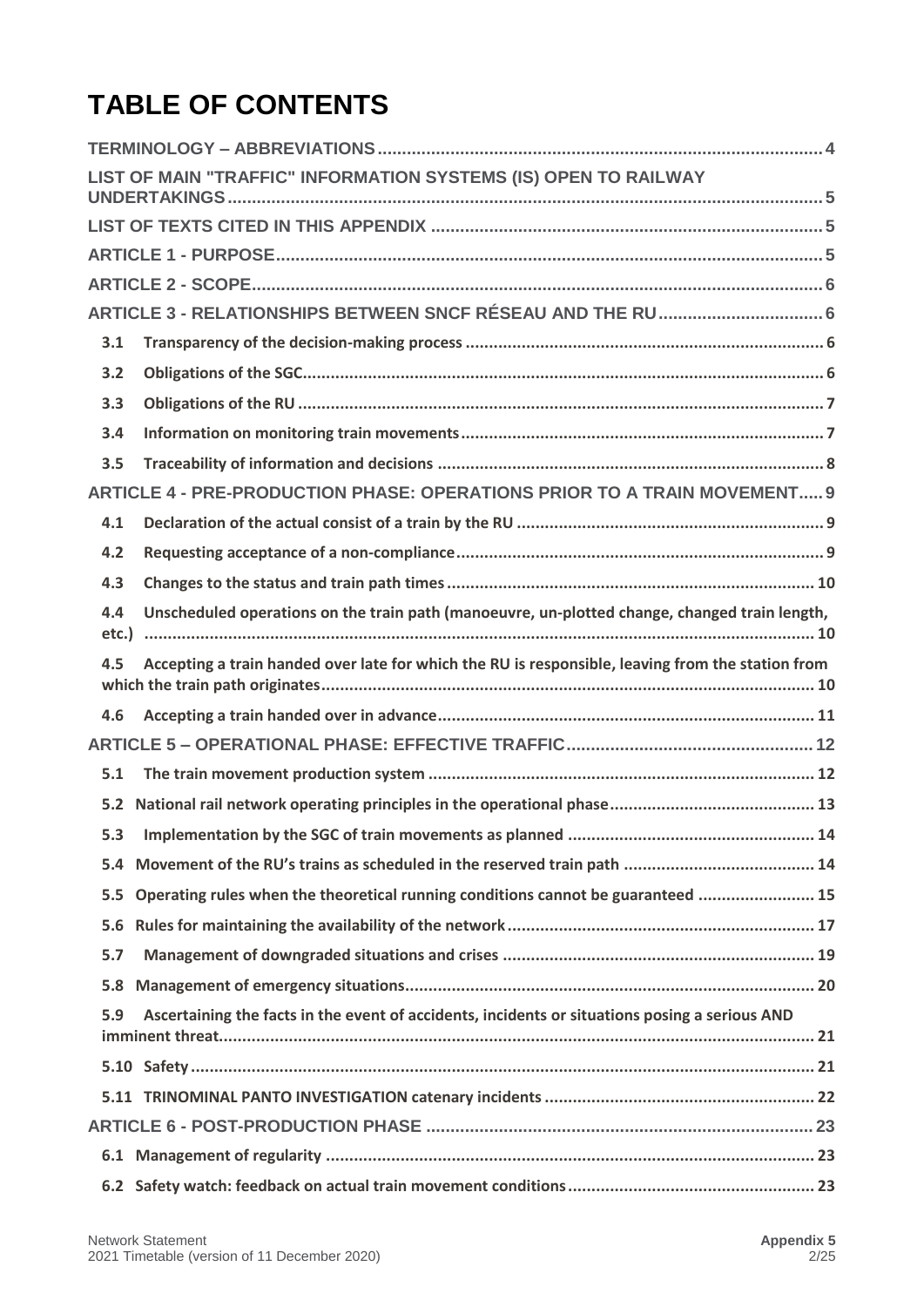| 6.3 Role and responsibilities of the operations deviation monitoring officer 24 |  |
|---------------------------------------------------------------------------------|--|
|                                                                                 |  |
|                                                                                 |  |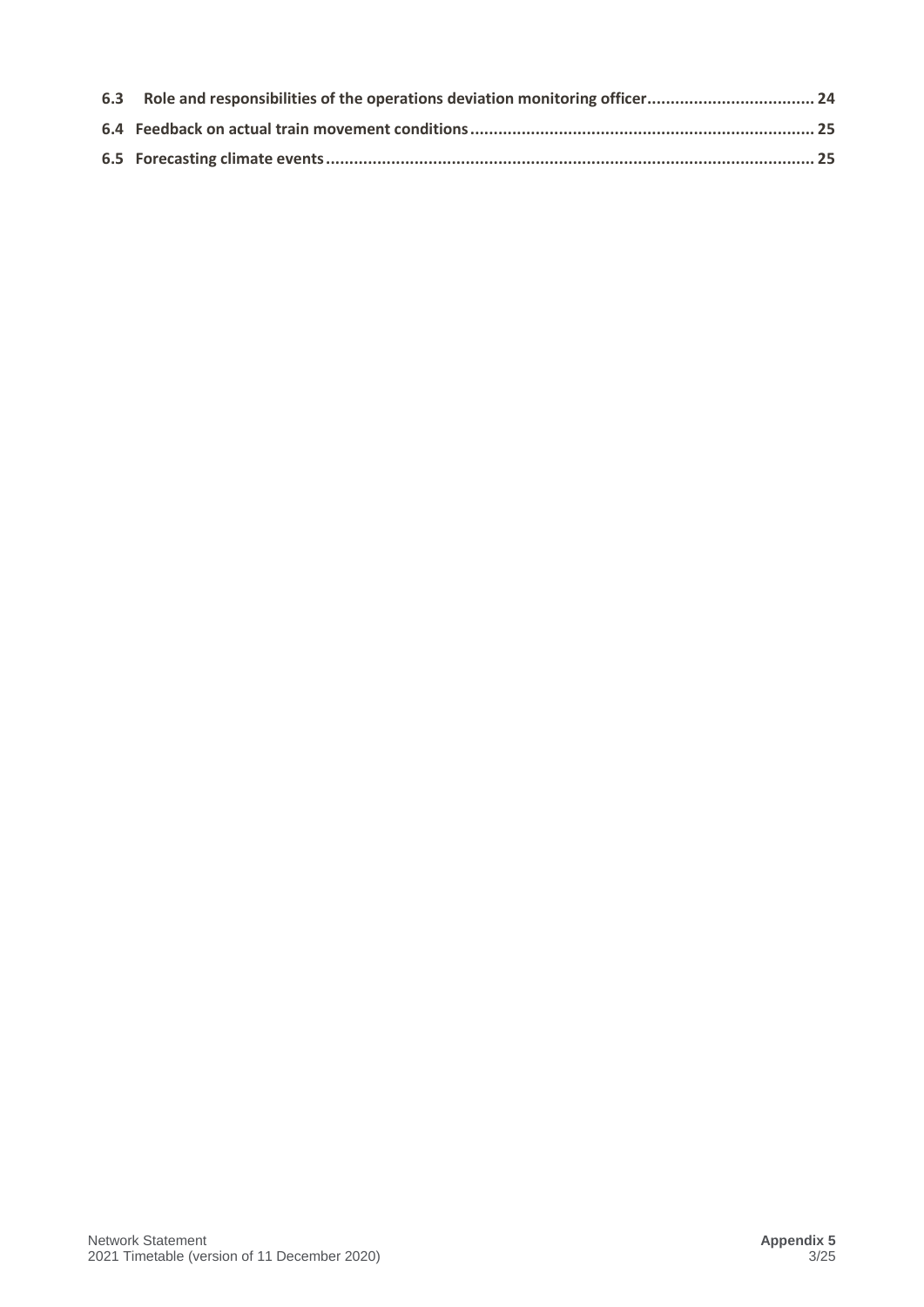## <span id="page-3-0"></span>**TERMINOLOGY – ABBREVIATIONS**

| <b>BEATT</b>   | Land transport accident investigation bureau [Bureau d'Enquête sur les<br>Accidents de Transport Terrestre]                                                                                        |
|----------------|----------------------------------------------------------------------------------------------------------------------------------------------------------------------------------------------------|
| CCC            | Traffic centre manager [Chef Centre Circulation]                                                                                                                                                   |
| <b>CCL</b>     | Local traffic manager [Chef Circulation Local]                                                                                                                                                     |
| <b>CCR</b>     | Centralised network control [Commande Centralisée du Réseau]                                                                                                                                       |
| <b>CNIL</b>    | National committee for data protection [Commission Nationale de                                                                                                                                    |
|                | l'Informatique et des libertés]<br>National operations centre for traffic [Centre National des Opérations                                                                                          |
| <b>CNOC</b>    | Circulation]                                                                                                                                                                                       |
| <b>CODAX</b>   | Corridor coordinator [COorDinateur d'AXe]                                                                                                                                                          |
| COGC           | Operational traffic management centre [Centre Opérationnel de<br><b>Gestion des Circulations]</b>                                                                                                  |
| <b>DBC</b>     | Hot box detector [Détecteur de Boîte Chaude]                                                                                                                                                       |
| <b>DANC</b>    | Request for Non-Conformance Acceptance [Demande d'Acceptation<br>de Non-Conformitél                                                                                                                |
| <b>DGOP</b>    | Operations and Production General Management [Direction Générale<br>Opérations et Production]                                                                                                      |
| <b>DOS</b>     | Operations and Services Department [Direction Opérations et Services]                                                                                                                              |
| <b>NS</b>      | Network Statement of the national rail network                                                                                                                                                     |
| <b>DSSR</b>    | Safety Security & Risks Department [Direction Sécurité Sûreté<br>Risques]                                                                                                                          |
| DTI            | Intervention technique device [Dispositif Technique d'Intervention]                                                                                                                                |
| <b>RU</b>      | Railway Undertaking                                                                                                                                                                                |
| <b>EIC</b>     | Traffic infrastructure establishment [Etablissement Infra Circulation]                                                                                                                             |
| <b>EPSF</b>    | Railway safety authority [Etablissement Public de Sécurité Ferroviaire]                                                                                                                            |
| GOC            | Operational traffic management [Gestion Opérationnelle des<br>Circulations]                                                                                                                        |
| <b>IPCS</b>    | Permanent reverse direction facility [Installation permanente de Contre<br>Sens]                                                                                                                   |
| <b>HSL</b>     | High-speed line [Ligne à Grande Vitesse]                                                                                                                                                           |
| <b>PIS</b>     | Operation and safety plan [Plan d'Intervention et de Sécurité]                                                                                                                                     |
| <b>RCI</b>     | Immediate observations report [Rapport de Constatations Immédiates]                                                                                                                                |
| <b>REX</b>     | Feedback [Retour d'EXpérience]                                                                                                                                                                     |
| <b>RFN</b>     | National rail network [Réseau Ferré National]                                                                                                                                                      |
| <b>RT</b>      | Technical information [Renseignements Techniques]                                                                                                                                                  |
| <b>SC</b>      | Traffic sector [Secteur Circulation]                                                                                                                                                               |
| <b>SDM</b>     | Last minute train path [Sillon de Dernière Minute]                                                                                                                                                 |
| <b>SGC</b>     | Traffic Managing Service [Service Gestionnaire des Circulations]                                                                                                                                   |
| <b>IS</b>      | <b>Information System</b>                                                                                                                                                                          |
| <b>STI TAF</b> | Technical specifications for interoperability, Networking application for<br>freight [Spécifications Techniques d'Interopérabilité Application<br>Télématique au service du Fret]                  |
| <b>STI TAP</b> | Technical specifications for interoperability, Networking application for<br>passenger services [Spécifications Techniques d'Interopérabilité<br>Application Télématique au service des Passagers] |
| <b>VUTR</b>    | Single track with low traffic volume [Voie Unique à Trafic Restreint]                                                                                                                              |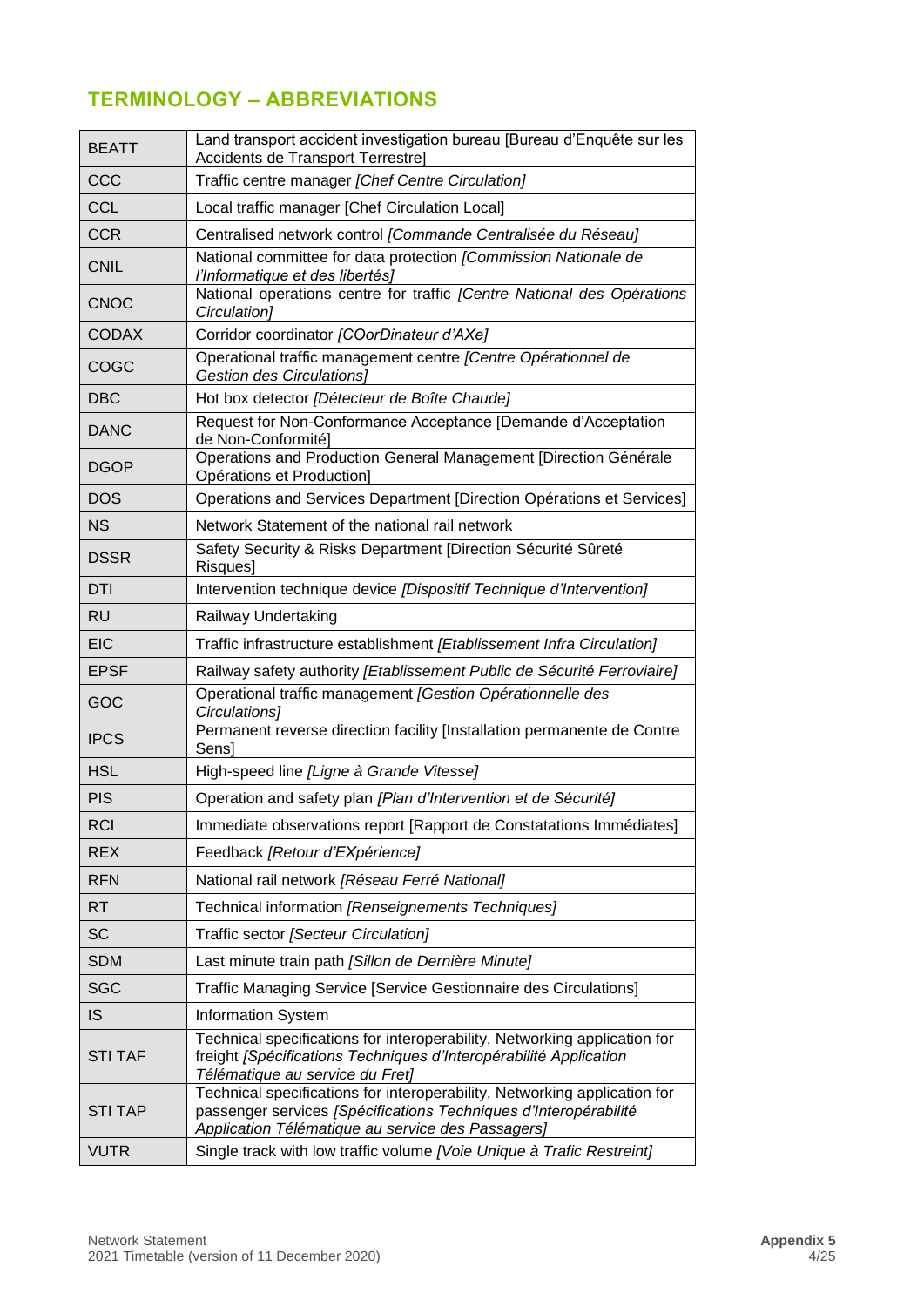### <span id="page-4-0"></span>**LIST OF MAIN "TRAFFIC" INFORMATION SYSTEMS (IS) OPEN TO RAILWAY UNDERTAKINGS**

| E HOUAT           | HOraires Utiles A Tous (infrastructure management information system) (theoretical times)                                                                               |
|-------------------|-------------------------------------------------------------------------------------------------------------------------------------------------------------------------|
| E BREHAT          | Base de REsultats Habiles à d'Autres Tâches (information system listing all delays and<br>causes thereof) (real times)                                                  |
| <b>SEE-TRAINS</b> | Space-time images (theoretical and real)                                                                                                                                |
| <b>DINAMIC</b>    | Dispositif d'INterface entre Acteurs Matérialisant des Informations de Circulation (interface<br>device showing traffic information)                                    |
| <b>ARTIC</b>      | Avis de restriction Temporaire d'Information aux Conducteurs pour les Incidents de<br>Circulation (Temporary restriction notice informing drivers of traffic incidents) |
| <b>DECLIC</b>     | DEpôt des Contestations et CompLétude des Incidents de la Circulation (request to rectify<br>allocated lost minutes)                                                    |
| Doc.Explore       | View operating documents                                                                                                                                                |
| DURANDAL 2        | Traffic and Crisis Incident management tools                                                                                                                            |

## <span id="page-4-1"></span>**LIST OF TEXTS CITED IN THIS APPENDIX**

| <b>RFN IG-TR 04 C-01-</b>            | "Rules for the operational management of train movements" (hereafter         |
|--------------------------------------|------------------------------------------------------------------------------|
| No. 001                              | referred to as "GOC rules") - (Digidoc OP 00508)                             |
| <b>RFN-IG-TR 01 B-01-</b><br>No. 001 | "Last minute capacity" – (Digidoc AR 03001)                                  |
| <b>RFN-CG-TR 04 C-04-</b>            | "Measures to be taken in snow conditions - Measures to be taken in           |
| No. 006                              | case of frost or ice build-up" – (Digidoc OP 03009)                          |
| RFN-IG-OG1 B0-No. 001                | "Operating performance management" - (Digidoc OP 00515)                      |
| <b>RFN-IG-SE 04 B 00-</b>            | "Guidelines for operating single-track lines with little traffic" – (Digidoc |
| No. 003                              | RRG 21009)                                                                   |
| RFN-IG-TR 04 C-01-                   | "Directives to justify delays and cancellations in BREHAT" – (Digidoc        |
| No. 002                              | OP 03027)                                                                    |

## <span id="page-4-2"></span>**ARTICLE 1 - PURPOSE**

This appendix describes the principles on operational traffic management on the national rail network as well as the main rules and procedures related thereto.

The specific rules are described in the network usage document **RFN-IG-TR 04 C-01-No. 001 "Rules for the operational management of train movements"** (hereinafter referred to as the "GOC rules"), knowledge of which is essential to complement this Appendix 5. It is cited many times in this document.

The application of all of these rules is binding upon SNCF Réseau (hereinafter referred to as SGC in its role as traffic managing service) and upon the railway undertakings (hereinafter referred to as RUs), and more generally, upon all operators.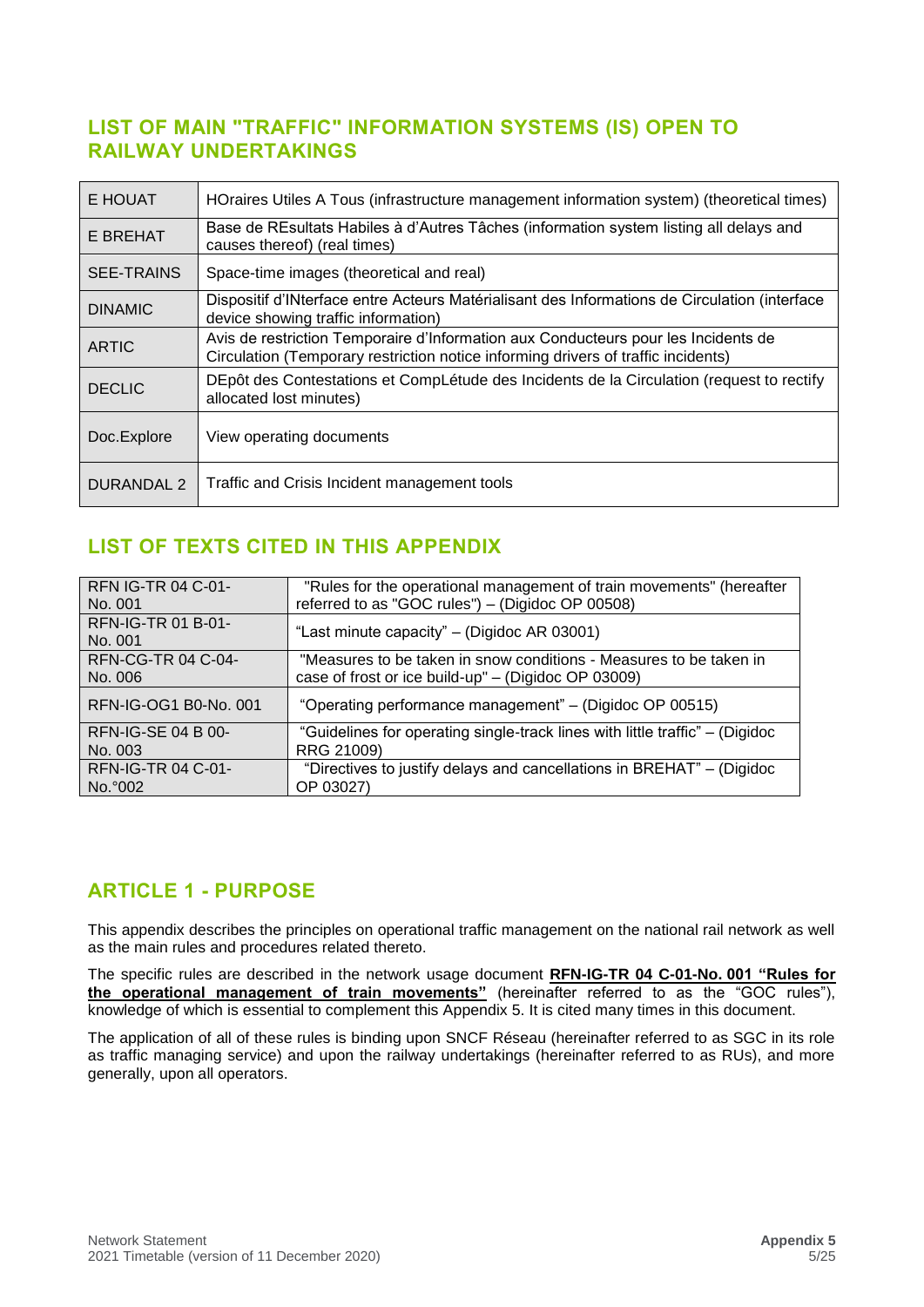## <span id="page-5-0"></span>**ARTICLE 2 - SCOPE**

This document incorporates all the legal and regulatory provisions applicable (see § 1.3 and § 2.4.2 of the Network Statement). It in particular takes account of the rules in force and its experience in the operation of the national rail network. It is therefore revised on an annual basis.

The Operational Management of Train Movements consists of three successive phases during which specific provisions apply:

- 1. **a pre-production phase (from D-7 to D-1 at 5 pm)** comprising mandatory provisions concerning preparation for the movement of a train using an allocated train path (§ 4);
- 2. **an operational phase (from D-1 at 5 p.m. to until the effective end of the train movement)**  comprising provisions governing actual train movements on the national rail network (Article 5);
- **3. a post-production phase** integrating provisions relating to analysis of operating performance and feedback (§ 6).

## <span id="page-5-1"></span>**ARTICLE 3 - RELATIONSHIPS BETWEEN SNCF RÉSEAU AND THE RU**

The relation between SNCF Réseau and the RUs is built through operational traffic management. The latter aims to ensure train movements, changes and manoeuvres are conducted according to the train diagram approved by SNCF Réseau and to the general conditions of the contract for use of the infrastructure of the national rail network which is referred to in Appendix 3.1 to the Network Statement.

Under all circumstances and particularly in the event of malfunctions that may arise for reasons related to infrastructure (capacity reductions, operating incidents, etc.), railway undertakings (delays, cancellations, etc.) or reasons not linked to the network (bad weather, actions by third parties, etc.), the SGC shall apply the following principles in its relations with the RUs.

#### <span id="page-5-2"></span>**3.1 TRANSPARENCY OF THE DECISION-MAKING PROCESS**

Decisions may only be taken by SGC personnel known to the RU, and founding their decisions on objective rules that are part of the public domain. The names of such people are to be specifically indicated in the table provided in § 5.1. herein.

Information concerning theoretical running patterns (as set out in the train diagrams) and that regarding planned (based on the situation existing at the time the plans were made) and actual train movements will be accessible to all network users, as will the information collated as part of the information service supplied to the RU to keep them informed about the movement of their trains.

#### <span id="page-5-3"></span>**3.2 OBLIGATIONS OF THE SGC**

The SGC shall manage traffic in application of the regulations in effect, using a specific production system referred to as a train operations system described in § 5.1 below.

With this system, it is possible to operate over the whole of the infrastructure in accordance with the train diagram and without discrimination in relation to the RU and other operators.

#### *3.2.1 INFORMATION AVAILABLE TO THE SGC*

Upstream of the pre-production phase, the SGC has the list of RUs holding safety certificates entitling them to access the national rail network, and in particular the lines, transport services and rolling stock operated by these RUs. The same applies to railway undertakings having a single safety certificate delivered by the national safety authority of a bordering State (or by the European Rail Agency for an operating scope including a Member State), the operating scope of which includes the network of said Member State with an extension of validity up to a border station located on the national territory.

The SGC is also aware of specific provisions having an impact on the operational management of train movements that may be contained in the special terms and conditions of the contract for use of the infrastructure.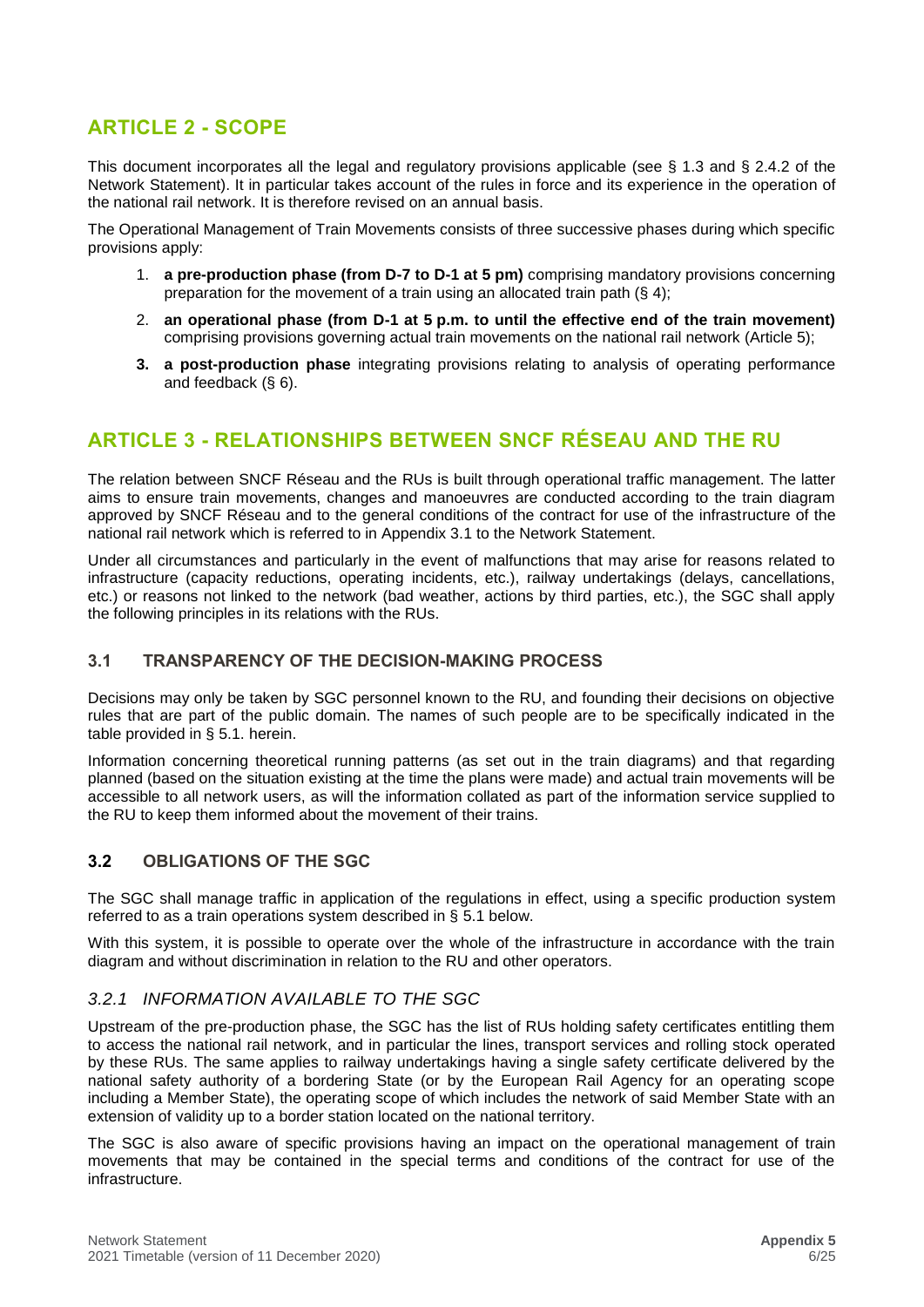#### *3.2.2 SUPPLY TO THE RU OF ALL THE DOCUMENTS NEEDED TO RUN A TRAIN ON A GIVEN LINE*

The train diagram showing the "train paths" and "works objects" will be deemed to have been brought to the knowledge of the RU via SEE TRAINS. The e-HOUAT application provides the "consist" and "times" information associated with each train path.

In accordance with the operating procedures in force on the national rail network and in addition to the network usage and operating documents published on Doc.Explore (see § 2.4.2 of the Network Statement) and on the SNCF Réseau website ("Technical documents" page), the SGC shall ensure that RUs are provided in good time with the following:

- by email: the list, contact details, call conditions and roles of the SGC contact persons who may be contacted by the RU during the pre-production (capacity) and operational phases (these lists are distributed *at least* twice a year or when updated);
- via the ARTIC IS (subscription mandatory for RUs operating on the national rail network): the restrictions (in particular speed restrictions) on changes to infrastructure (track, electric traction, etc.), regardless of whether these restrictions are permanent or temporary.

#### <span id="page-6-0"></span>**3.3 OBLIGATIONS OF THE RU**

#### *3.3.1 DESIGNATION OF THE OPERATING CONTACT*

Each RU is obliged to appoint a single contact person with SNCF Réseau. Where necessary, they may appoint a different contact person for each level of the train circulation production system (see § 5.1): national (CNOC), regional (COGC) or local (traffic centre).

The RUs must keep the list of their operating contacts up-to-date and inform the SGC of any changes made using the following email address: [correspondants-operationnels-ef@reseau.sncf.fr](mailto:correspondants-operationnels-ef@reseau.sncf.fr)

In the event of delays on the line, the driver's first contact will be the operational correspondent of the SGC (see § 3.2.2), whose contact and call details are given in the documents.

#### *3.3.2 DOCUMENTS TO BE PROVIDED*

Before using a particular type of passenger rolling stock, the individual RU must notify the civil rescue centres of the "départements" to be crossed of the technical intervention equipment (DTI) to be used in relation to this rolling stock.

Similarly, at the same time as running new rolling stock on the national rail network or any modification thereto, the RUs shall provide the Network and traffic operations department (DGOP / DOS) with the documentation (and updates) relating to the breakdown recovery of this rolling stock in the event of derailment or similar.

In this respect, the RUs must transmit this information to the following e-mail address: [relevage.dcf@sncf.fr](https://reseaudoc.reseau.sncf.fr/livelinkdav/nodes/AppData/Local/Microsoft/Windows/Temporary%20Internet%20Files/Content.Outlook/AppData/Local/Microsoft/Windows/Temporary%20Internet%20Files/Content.Outlook/AppData/Local/Microsoft/Windows/Temporary%20Internet%20Files/Content.Outlook/AppData/Local/Microsoft/Windows/Temporary%20Internet%20Files/Content.Outlook/AppData/Local/Microsoft/Windows/Temporary%20Internet%20Files/Content.Outlook/AppData/Local/Microsoft/Windows/Temporary%20Internet%20Files/Content.Outlook/AppData/Local/Microsoft/Users/8010541K/AppData/Local/Microsoft/Users/8010541K/AppData/Local/Microsoft/Windows/INetCache/Content.Outlook/AppData/Local/7909370s/AppData/Local/7909370s/AppData/Local/Temp/AppData/Local/Microsoft/Windows/INetCache/Content.Outlook/AppData/Local/Microsoft/Windows/Temporary%20Internet%20Files/7909370s/AppData/Local/Microsoft/Windows/Temporary%20Internet%20Files/7909370s/AppData/Local/8010541K/AppData/Local/Microsoft/Windows/Temporary%20Internet%20Files/Content.Outlook/AppData/Local/Microsoft/Windows/Temporary%20Internet%20Files/8010541K/AppData/Local/Microsoft/Windows/Temporary%20Internet%20Files/Content.Outlook/AppData/Local/Microsoft/Windows/Temporary%20Internet%20Files/Content.Outlook/44FTAU62/relevage.dcf@sncf.fr)

#### <span id="page-6-1"></span>**3.4 INFORMATION ON MONITORING TRAIN MOVEMENTS**

As part of its task of managing train movements, the SGC shall monitor the trains and provide the RUs with useful information about the running conditions of their trains (accidents, incidents, unforeseen speed restrictions, etc.).

This task is performed throughout the national rail network, with the exception of single track lines with little traffic (VUTR) which are operated in accordance with the RRG 21009 document.

Whenever possible, this service uses the information gathering system on actual train movements. As the tracking systems in force on the national rail network are not yet consistent throughout, the information service will vary according to whether or not such systems are in place.

The service consists of supplying each RU with different types of information in the IS:

- location information: last known position of their trains and slippage in relation to the timetable at these points;
- explanations: known cause of an event impacting on punctuality beyond a certain threshold;
- spot and forward information.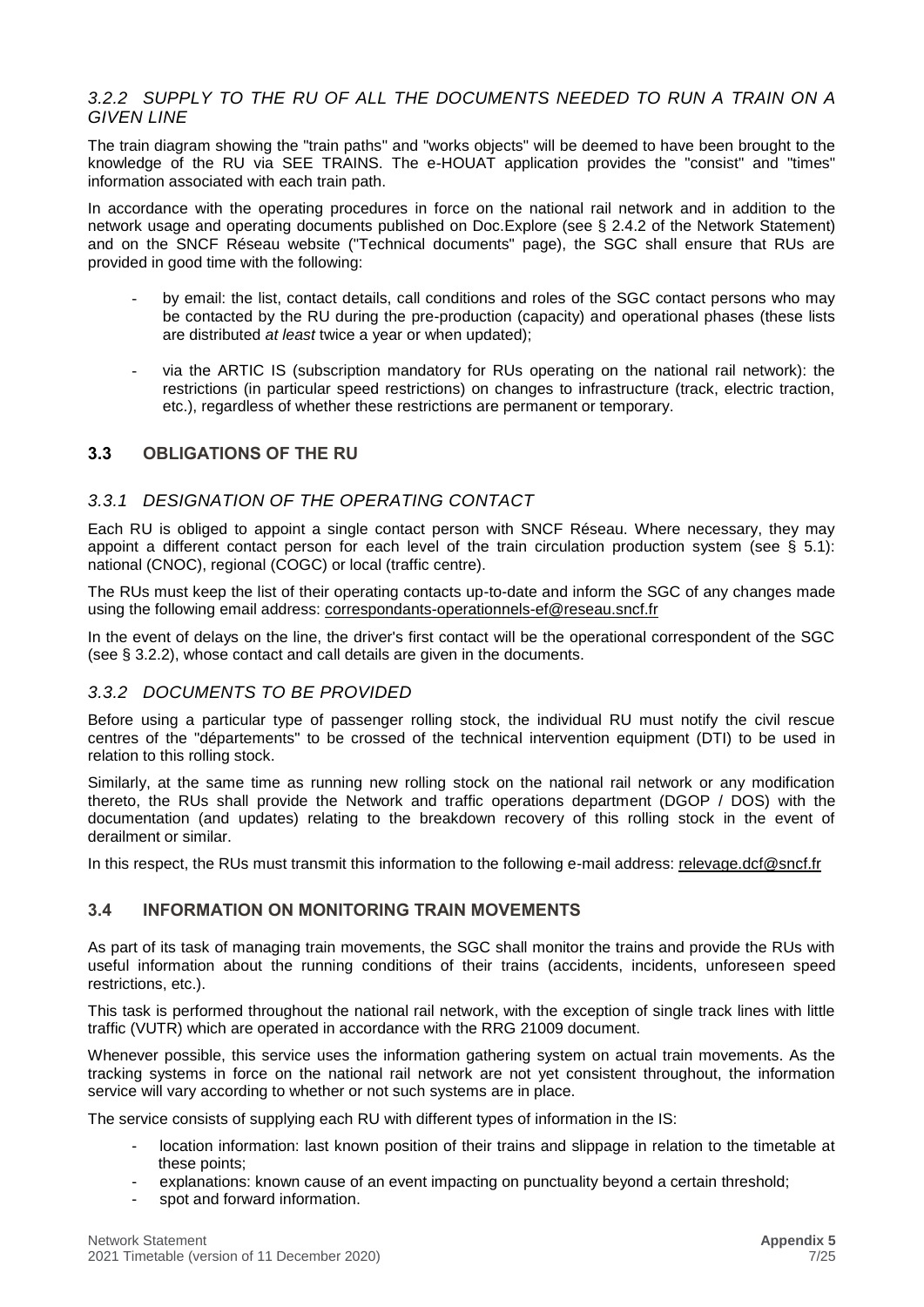In order to enable operational players to take the appropriate steps, in advance, so as order to reduce the consequences on the transport plan and ensure customers are better informed, a live information sharing service (SPID tool) is deployed in the network core approach.

The RU may also contact the people named in the list as contacts at the SGC and in accordance with the conditions mentioned in § 3.2.2 above in order to obtain any further information or to supply the SGC with information.

The content and modes for transmitting the various information are provided in the "GOC rules" document.

Moreover, SNCF Réseau provides the RUs with information on anomaly detection devices (for example hot box detectors, wheel defect detection stations).

#### <span id="page-7-0"></span>**3.5 TRACEABILITY OF INFORMATION AND DECISIONS**

#### *3.5.1 PRINCIPLES*

Exchanges between the staff designated by the RU and the staff of the SGC in charge of the operational management of train movements will be constant, in particular those between the operational staff of the RU and the staff manning signal boxes or traffic control/coordination centres (see  $\S$  5.1).

These exchanges are not normally subject to a traceability system, however this may be required during exchanges taking place between the operational players of the RU appointed by the latter as its representatives and those of the SGC responsible for operational traffic management, when such exchanges are a result of the information obligations or service as notification of the network usage or operating documents (see in particular § 3.2.2). These may include, for example, cases of diversion, the announcement of trains carrying radioactive material, the announcement of long trains, etc.

Depending on the case at hand, the traceability may be obtained in different ways: history of the IS, fax, email, conversation recordings, records made in the service log, etc.

#### *3.5.2 RECORDING COMMUNICATIONS WITH THE SGC*

Within the framework of the operational management of train movements, the SGC operational players (CNOC, COGC, staff manning signal boxes, etc.) record all conversations connected with operations that take place via service telephones and the ground-to-train radio. These recordings constitute a processing of personal data bearing on RU employee conversations, that aims to help maintain and improve the security level of the rail operations.

As data controller, SNCF Réseau commits to comply with the provisions of law No. 78-17 of 6 January 1978 and with regulation 2016/679 of the European Parliament and Council dated 27 April 2016 (GDPR), on the protection of personal data.

The recordings are kept for a maximum period of two months.

They are likely to be listened to not only by SNCF Réseau authorised personnel, but also by representatives of other RUs as part of safety feedback operations, and even by any other legitimate authority able to seek access to these recordings or requisition them (legal authorities, EPSF, etc.). The conditions for obtaining access are specified in the "GOC rules".

The conversations of the employees of RUs on the ground-to-train radio are likely to be listened to not only by SNCF Réseau, but also, as part of safety feedback operations, by representatives of other RUs, and even by any other legitimate authority that can seek access to or requisition these recordings (legal authorities, EPSF, etc.). Each RU is therefore responsible for taking all measures to keep their employees informed.

Bearing in mind the reason for which SNCF Réseau agrees to allow RUs access to these recordings, SNCF Réseau shall inform the EPSF, upon request and in full transparency, of the access authorisations granted to RUs by SGC.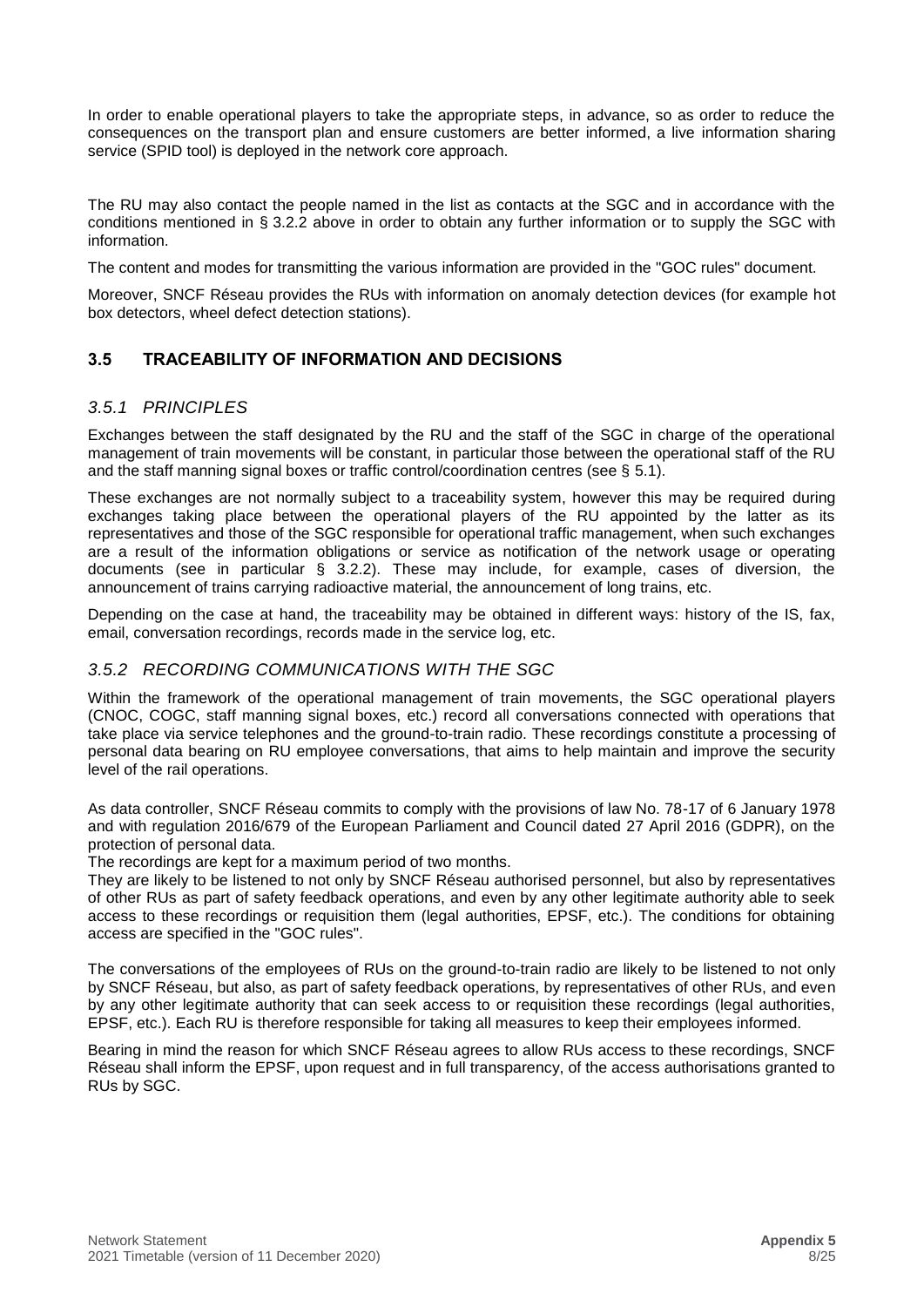### <span id="page-8-0"></span>**ARTICLE 4 - PRE-PRODUCTION PHASE: OPERATIONS PRIOR TO A TRAIN MOVEMENT**

#### <span id="page-8-1"></span>**4.1 DECLARATION OF THE ACTUAL CONSIST OF A TRAIN BY THE RU**

The RU must provide the movements operatives with information about the actual consist of the trains they intend to run each day on the train paths allotted them.

The list of data to be declared (actual tonnage, specific consignments such as exceptional consignments or the transport of hazardous goods) is derived from the European technical specifications for interoperability (STI-TAF and STI-TAP).

For long trains, the process is described in the "GOC Rules" document.

This information is essential to SNCF Réseau in order for it to guarantee safety (in particular to protect against the risk of shuntage failure) and important for operational traffic management and for network maintenance.

The actual train consist must be declared before the start of the train movement (and at each change), sufficiently in advance to allow it to leave under good conditions.

This must take place via an STI standardised computer flow or via the DINAMIC IS interface (which is fed with the HOUAT data and thus has all train paths that should run on a given day), by the Freight and by Passenger RUs. Non-compliant declarations, both in terms of format and content, shall be considered to be non-executed.

The RUs using the flow must at least use the French versions of the TCO 2.1.6 messages for freight activities and PTC 2.1.6 messages for passenger activities. The contents of these messages is described in a file available for download from the ["Technical documents"](http://www.sncf-reseau.fr/fr/les-documents-techniques-et-referentiels#Formulaires) page of the SNCF Réseau website. Any version changes affecting the messages shall be notified by SNCF Réseau with a minimum advanced notice period of 6 months.

Train movements of undefined timing as well as certain SNCF Réseau train movements intended for conveying and approaching the terminal are not subject to declarations for actual train consists.

When the characteristics of a train are altered in transit and this was not envisaged, the RU must inform the movements operators accordingly before the departure of the train from the place where the change occurs, and modify the actual consist initially declared in due course.

The "Safety" procedures also described in the operating documents remain applicable in full.

If SNCF Réseau observes or is informed that the characteristics or consist of a train do not comply with the information transmitted by the RU prior to the train's departure from its point of origin or the place at which the change occurred, it will be considered that the RU has not fulfilled its declaration obligation for said convoy.

In order to encourage the RUs to comply with the obligation to declare the actual train consist, a possible convoy dismissal system is defined in Chapter 6.5.2 of the Network Statement.

#### <span id="page-8-2"></span>**4.2 REQUESTING ACCEPTANCE OF A NON-COMPLIANCE**

As soon as the RU detects a possible degradation to the performance of the train path or a modification involving a stop before departure, it must request acceptance of its train movement from SGC, using the Acceptance of Non-Compliance (DANC) Request process.

The RU must make this request via the DINAMIC IS before the train departs from its point of origin and specify the type of non-compliance and the consequences thereof as predicted by the RU in terms of the train's movement.

The request must be transmitted early enough to allow the SGC to study and implement any measures deemed useful.

The SGC may refuse the DANC, in particular if the consequences in terms of train movements are not acceptable.

This process is described in the "GOC Rules" document.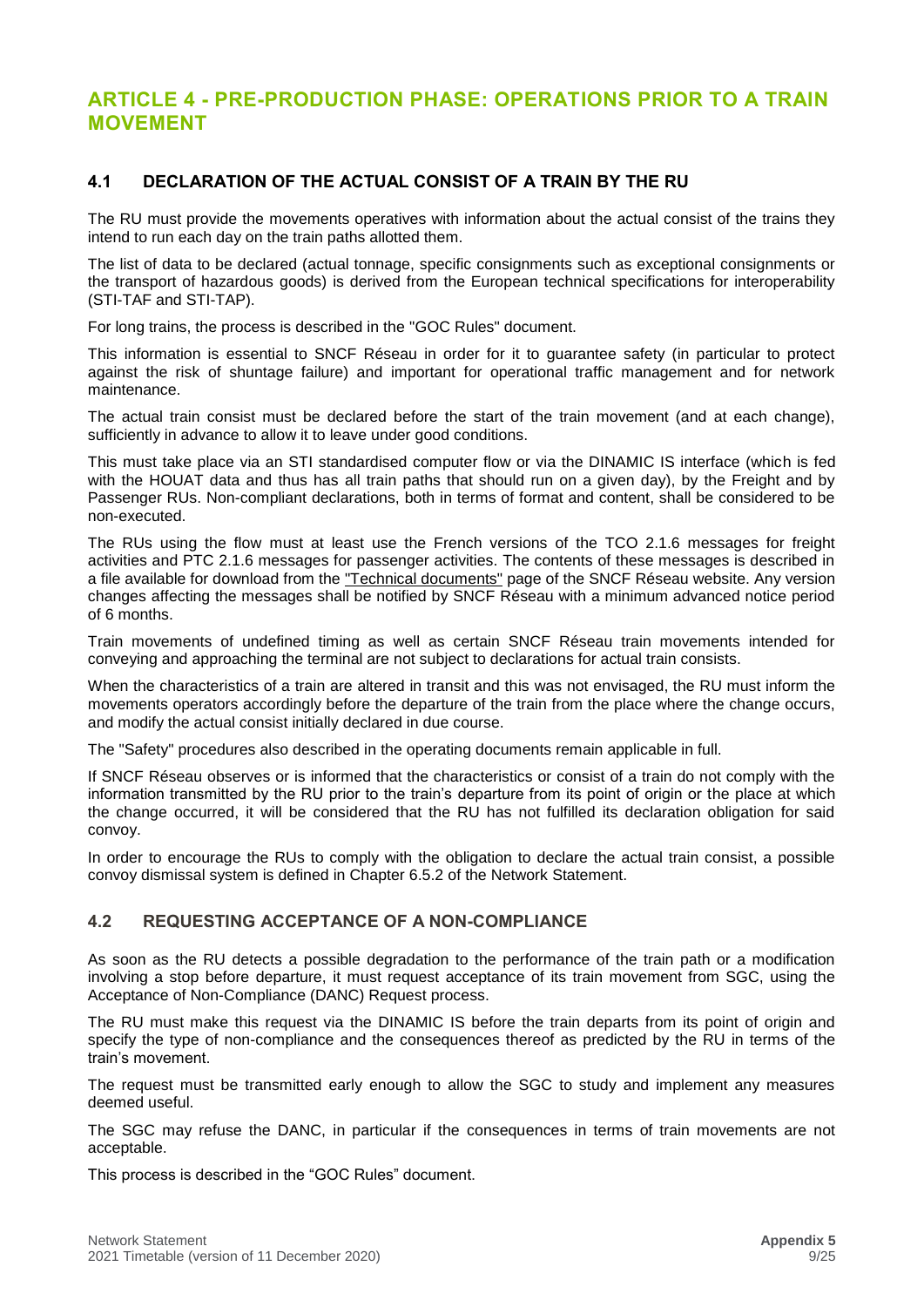#### <span id="page-9-0"></span>**4.3 CHANGES TO THE STATUS AND TRAIN PATH TIMES**

In principle, the train runs in accordance with the special features associated with the allocated train path.

In the event of differences between the train path status, itinerary or times, and the actual train movement over the train path, it will be up to the RU to ask SNCF Réseau to change the train path status, depending on one of the following cases:

- confirming an option (in full or in part): case of a train scheduled on an optional train path and in fact running on all or part of the route set for the optional train path;
- downgrading to optional (in full or in part): case of a regular train not running over all or part of its regular train path, the unused section of the train path remaining reserved and becoming optional for the particular day;
- cancellation (in full or in part): case of a train path, regular or optional, cancelled for a given day over all or part of its length. In such cases, the corresponding capacity will no longer be maintained at the RU's disposition.
- substitution: case of a train path to substitute for the plotted route of a requested new train path, on the condition that the characteristics of the train for the requested train path are identical with those of the train path to be substituted. In this case, the applicant shall specify the obligatory characteristics and, in particular, the origin and terminus of the train path to be created.

#### <span id="page-9-1"></span>**4.4 UNSCHEDULED OPERATIONS ON THE TRAIN PATH (MANOEUVRE, UN-PLOTTED CHANGE, CHANGED TRAIN LENGTH, ETC.)**

Train preparations at the origin of the train path and the operations conducted at halts in transit and on arrival at the terminus of the train path may require the RU to perform a number of operational functions (including operating safety equipment) using its own resources.

In cases where the corresponding details have not been provided in the train path request, the RU will inform the SGC, at local level, of its requirements in relation to the use of the national rail network as regards shunting, reversing and stabling its rolling stock.

Changes to the length of a train must be coordinated by the RU with the SGC services concerned, which may refuse permission.

In any case, the information must be transmitted in sufficient time for the implementation of the relevant measures by the.

In some stations, service standards have been established and are included in the local operating instructions. SNCF Réseau may allow RUs to exceed these standards, where they provide a justified request.

Moreover, certain sites have an operating compendium describing the facilities in the railway complex and specifying the operating conditions thereof to ensure optimal use of the site guaranteeing a reliable and robust operation for all its users.

Apart from the functional description of the facilities useful for train production, it also details the operating rules of the complex.

These rules are established in consultation with the Railway Undertakings using the site and apply to all users.

#### <span id="page-9-2"></span>**4.5 ACCEPTING A TRAIN HANDED OVER LATE FOR WHICH THE RU IS RESPONSIBLE, LEAVING FROM THE STATION FROM WHICH THE TRAIN PATH ORIGINATES**

4.5.1. When the train is less than 5 minutes late leaving from the station from which the train path originates, its forwarding will in principle be ensured.

4.5.2. When the train is more than 5 minutes late but not more than three hours, the SGC will try to minimise the consequences of the delay and slot the delayed train into the timetable. Its efforts will be made easier if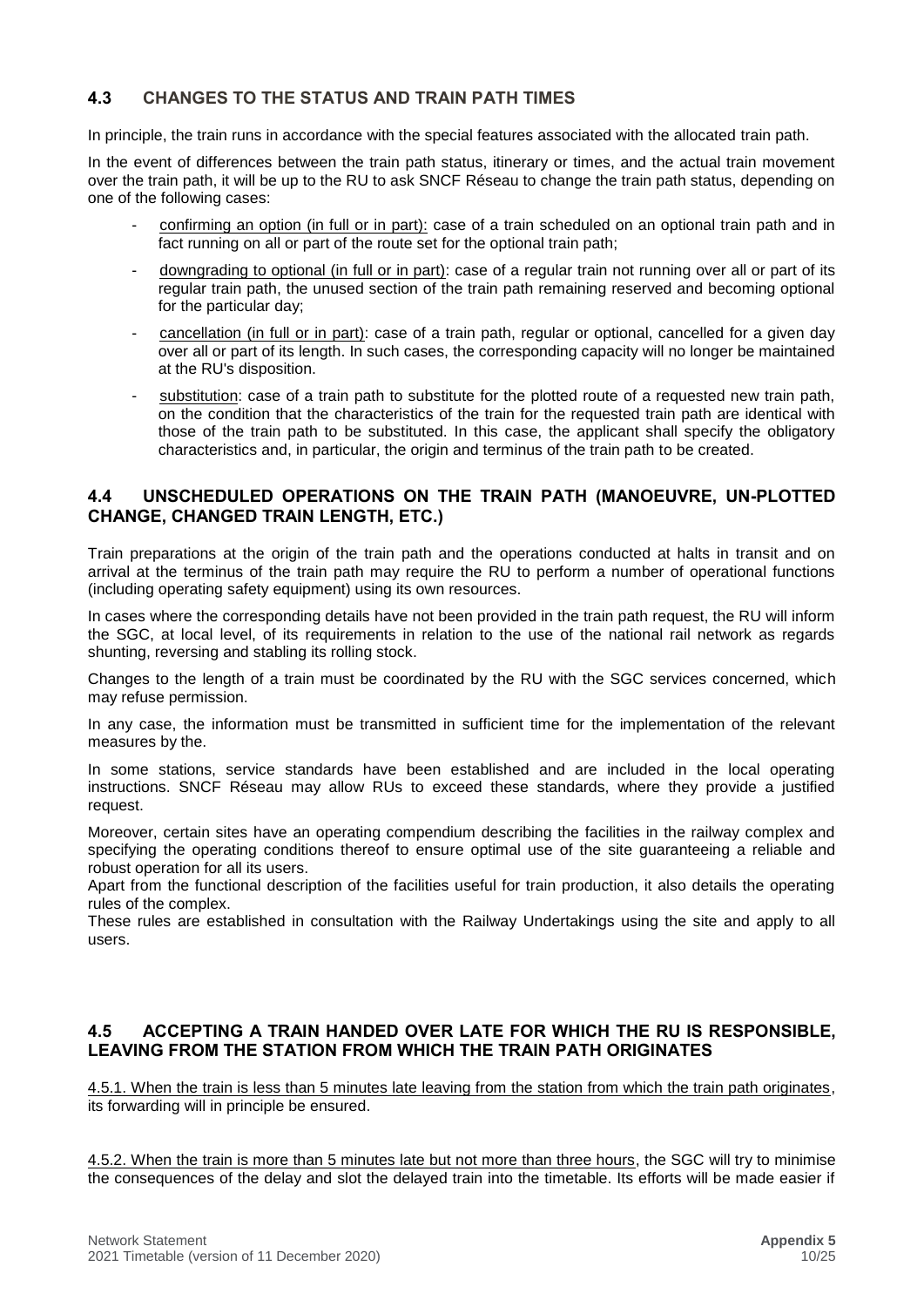the RU has been able to warn the SGC in advance of the delay and give an indication of its expected duration.

Provided that the estimation of the expected delay is reliable, this prior consultation will enable the SGC to organise a slot for the train in the running diagram and work out a likely time of arrival at the terminus or at an intermediate point.

The estimation produced by the SGC will be based on the current state of traffic on the network and the events known at the time it is established. The result will not be a recalculated train path, nor a quarantee, but a prognosis of how the train could be slotted into the flow of traffic.

In the absence of prior consultations, the SGC may, at the request of the RU, work out the likely time of the arrival of the train at the terminus or an intermediate point under the conditions set out above.

When the time comes, the train will be slotted into the diagram in application of the priority rules (§ 5.5.1) and using an opening that will not have adverse repercussions on traffic as a whole, in order to minimise delay to the train.

In the case of distress, the SGC shall undertake to run a rescue train as soon as possible.

4.5.3. When the delay exceeds three hours (caused by the RU), the right to the train path will be forfeited and the SGC shall cancel it. If the capacity applicant still wishes to run the train, he will have to submit a request for a new train path. This rule will not be applicable to trains from the railway network of another country arriving late at the interface with the national rail network. In exceptional cases (transport of radioactive materials, etc.), the SGC may postpone the application of the automatic cancellation rule in the event of a delay greater than 3 hours upon request from the RU concerned.

In the case of a train coming from a foreign IM and arriving with a maximum delay of 18h, the train path is not automatically cancelled and the SGC does not demand a new train path application. However, the SGC must ensure that the train path number does not generate a duplicate.

#### <span id="page-10-0"></span>**4.6 ACCEPTING A TRAIN HANDED OVER IN ADVANCE**

The movement of a train in advance is subject to the safety provisions stipulated in the technical safety regulations and operating documents.

The movement of a train in advance is subject to the explicit approval of the SGC which studies the impact on ongoing traffic, including in terms of station track capacity management (sidings, tracks used for the SGC's needs, etc.).

The benefit resulting from train movements in advance must not be a source of downstream disruption. Moreover, it does not guarantee the preservation of this advance up to the train's destination.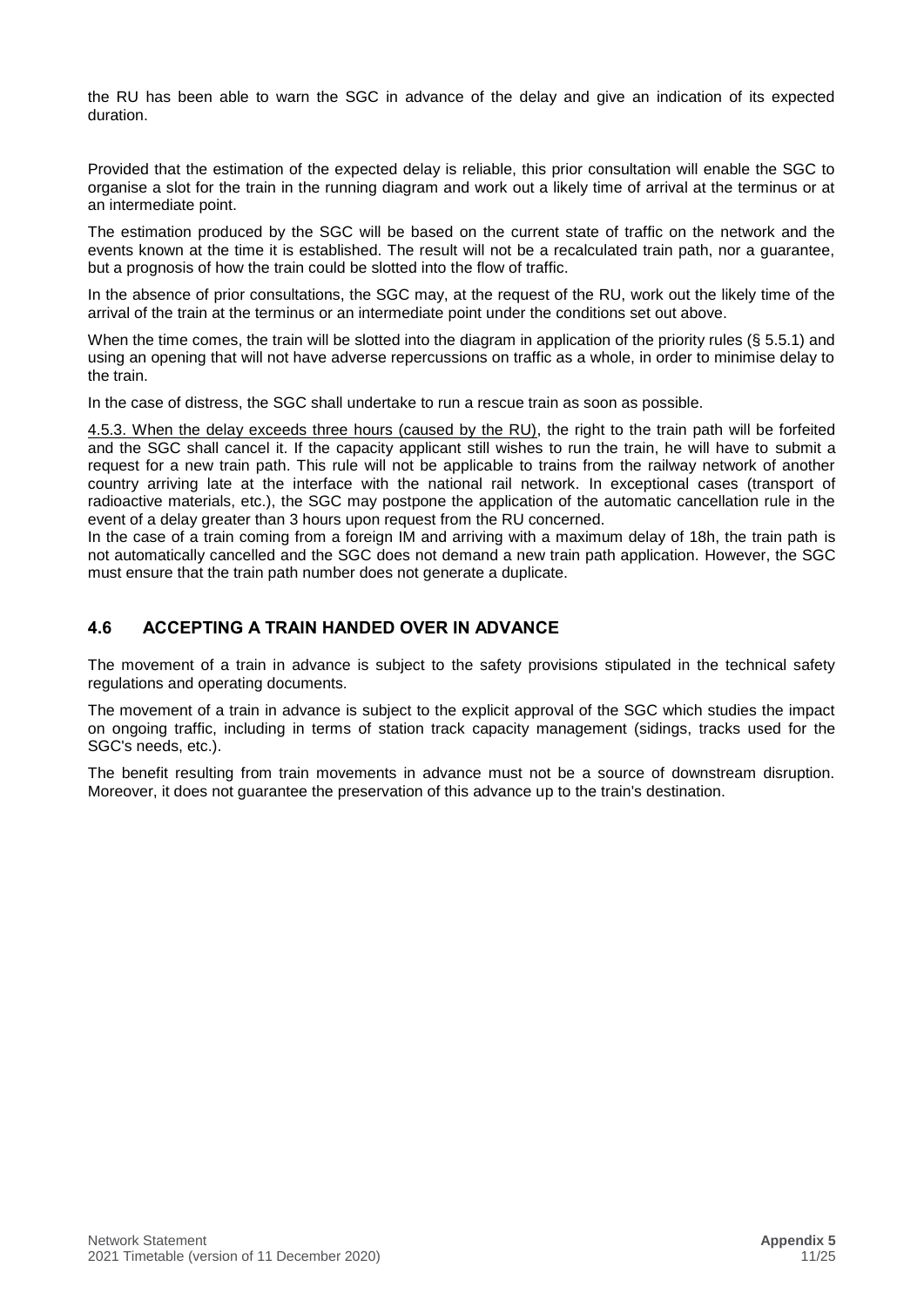## <span id="page-11-0"></span>**ARTICLE 5 – OPERATIONAL PHASE: EFFECTIVE TRAFFIC**

#### <span id="page-11-1"></span>**5.1 THE TRAIN MOVEMENT PRODUCTION SYSTEM**

The operational management of train movements is organised by the SGC at different levels of responsibility:

- local level: command-control posts for switching and signalling facilities, Running Sectors (SC)\*;
- regional level: Operational Traffic Management Centre (COGC)**(\*)**;
- national level: National Operations Centre for Traffic (CNOC).

*(\*): the "local" and "regional" levels may be physically grouped together into the Centralised Network Control (CCR) or equivalent. Certain functions are therefore referred to by another name in the text.* 

The table below shows the tasks performed by each of these levels of responsibility, followed by a fuller description of each:

|                        | <b>Structure</b>                                          | <b>Local (SC)</b>                     |                                    | <b>Regional (COGC)</b>              |                              | <b>National (CNOC)</b>               |                                    |
|------------------------|-----------------------------------------------------------|---------------------------------------|------------------------------------|-------------------------------------|------------------------------|--------------------------------------|------------------------------------|
| and player<br>Task (1) |                                                           | <b>Movements</b><br>operative<br>(AC) | <b>Traffic</b><br>manager<br>(CCL) | Coordinator<br>of the COGC<br>(CRC) | <b>Traffic</b><br>controller | <b>National</b><br>coordinator (CNC) | Corridor<br>coordinator<br>(CODAX) |
| $\overline{1}$         | Control of<br>facilities                                  | $\boldsymbol{X}$                      |                                    |                                     |                              |                                      |                                    |
| $\overline{2}$         | Active tracking<br>of train<br>movements and<br>reporting |                                       |                                    |                                     |                              |                                      |                                    |
| 3                      | Local<br>coordination                                     |                                       | $\circ$                            |                                     |                              |                                      |                                    |
| $\overline{4}$         | <b>Traffic control</b>                                    |                                       |                                    |                                     | $\circ$                      |                                      | see text under<br>task 5           |
| 5                      | Corridor<br>coordination                                  |                                       |                                    |                                     |                              |                                      | $\circ$                            |

- (1) Player responsible for decisions at the SGC
- **X** Task fulfilled by a single individual
- ⚫ Systematic task performed at different management levels
- Task performed as and when required

#### **Task 1: Control of facilities**

The control of facilities (switches and turnouts, signals) will take place in accordance with the rules for the use of facilities on the national rail network.

The **movements operative** (AC) will be responsible for organising train movements in his sector and planning ahead in order to be able to take any action made necessary by the particular circumstances or have such action taken depending on whether or not it falls within the scope of his authority. In certain posts, the AC is supported by one or more signalmen. In the bigger railway centres, the movements operative may be answerable to a **Traffic Manager** (CCL), or in the CCR or equivalent, a **Traffic Centre Manager** (CCC).

In cases specified in the local operating instructions, some "basic" equipment (for example: manually operated switches or safety locks or interlockings giving access to service tracks or sidings) has to be handled by duly authorised employees of the RU, under its responsibility and at its expense.

The movements operative or Traffic Manager will have systems at their disposal enabling them to make contact with the RU's trains or be contacted by them (either on a permanent basis via ground-to-train radio on lines suitably equipped or on an intermittent basis via the various line-side telephones).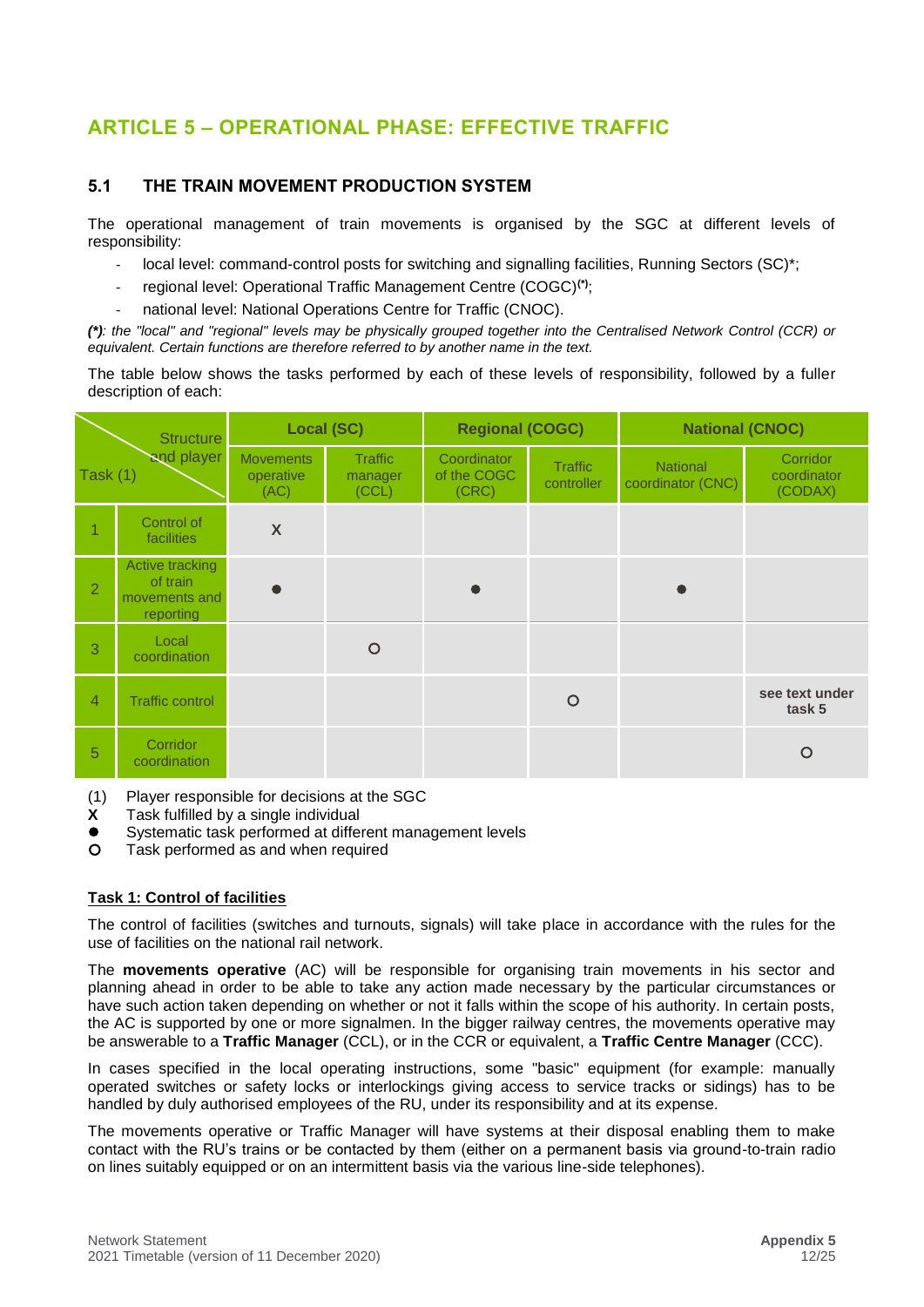#### **Task 2: Active tracking of train movements and reporting**

These fundamental tasks determine the quality of service provided by operational train management and the mandatory services provided to the RU, in particular information about the movement of their trains. They must be performed constantly and systematically at all production levels and be adapted to operating requirements on the network in compliance with the service standards in force on the network.

They consist of permanently monitoring the train path and its operational counterpart, physical train movements, to detect any slippage that, depending on its nature, could spark a series of processes specific to each level of the structure:

- **the movements operative** (or line controller on lines where this function exists, or the traffic manager): with the indications obtained from the resources at his disposition he is aware of what is happening on the line and can compare results obtained with the theoretical schedule to spot any disparities, identify their cause (insofar as he can at his level) and react in line with his particular prerogatives (different depending on whether or not the line he is monitoring has a traffic control system, and whether or not it is subject to local coordination).
- **the COGC coordinator, the CCR regional coordinator or equivalent:** tracks train movements on a permanent basis, using the indications supplied by the means at his disposal and reports received to exert strict control over the catchment area of his operational territory (COGC, CCR, etc.) He is particularly responsible for initiating operational processes such as holding back or diverting a train, implementing capacity restriction rules, bringing in emergency or lifting equipment, on occasion requisitioned from the RUs, calling in outside assistance, alerts, etc. He is one of the contacts for the driver in case of delays on the line.
- **the national coordinator:** at the CNOC, his task will be to monitor the whole of the national rail network and react on advice received (generally from a COGC coordinator) to focus more closely on a critical area requiring intervention on his part. It is he who will initiate major procedures such as direct intervention in the event of an incident affecting several regions, coordination of measures to be introduced by the COGC, alerts, etc.

#### **Task 3: Local coordination**

In some heavily trafficked railway centres, the operational management of train movements cannot be efficiently handled by the traffic controller. These places constitute traffic centres where the coordination of train movements has to be handled by a **traffic manager** (CCL). Such tasks call for active tracking of all train movements at the railway centre concerned. In the CCR or equivalent, this person is known as the **Traffic Centre Manager** (CCC).

#### **Task 4: Traffic control**

On the busiest lines on the network, where the challenge is such that even active monitoring on the part of the coordinator of the COGC is not enough, he will have the assistance of one or several **traffic controllers** under his orders (or **Traffic Centre Manager** (CCC) in the CCR or equivalent).

These will each be responsible for their particular traffic monitoring and train sequencing areas for "controlled" lines, which will enable them to be constantly aware of potential route conflicts and decide on remedial action to be carried out by the traffic sectors or centres.

In addition to preventive action of this kind, the traffic controller will be in charge of introducing palliative measures to cope with events that interfere with traffic. He will also perform those safety functions conferred on him by the regulations.

#### **Task 5: Corridor coordination**

On those corridors on the network where there are large volumes of long distance traffic and where the difficulties are correspondingly greater, it may be necessary for the CNOC national coordinator to have the support of a **corridor coordinator** (CODAX) subordinate to him and providing assistance by specifically and systematically monitoring the movement of long distance trains and coordinating the basic action of the individual controllers in relation to such trains, which are potentially relatively liable to be incident-prone.

On high speed lines, the corridor coordinator is in charge of traffic scheduling and incident management (excluding safety aspects).

#### <span id="page-12-0"></span>**5.2 NATIONAL RAIL NETWORK OPERATING PRINCIPLES IN THE OPERATIONAL PHASE**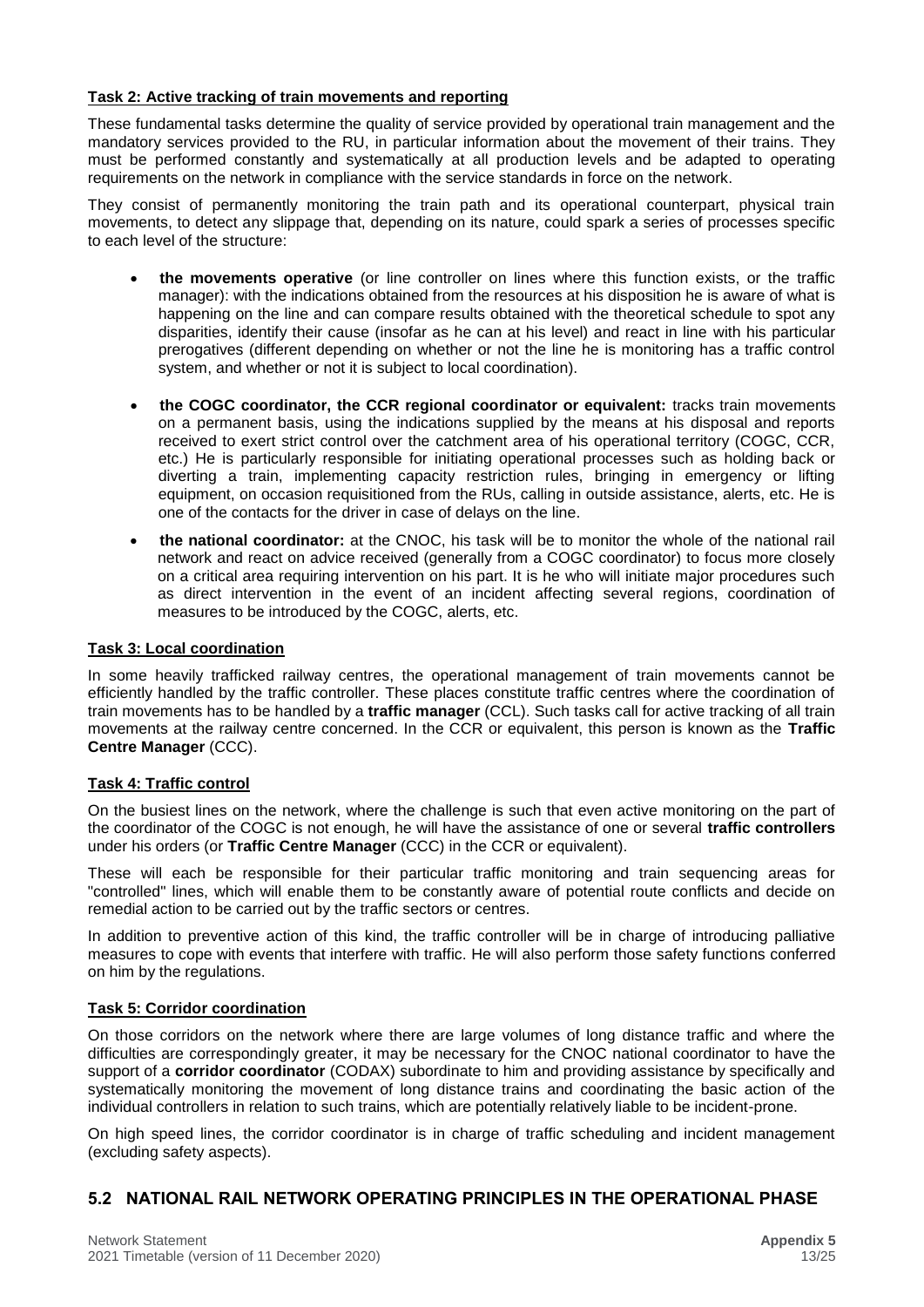The language used in conjunction with the operational management of train movements is French (see § 2.4 of the Network Statement), except on certain border sections where provision may be made for use of another language. The Local Operating Instructions for these sections will stipulate the language in which these operations should be conducted.

In a nominal situation, the train diagram is applied by the movements operatives, who set the routes planned and agree to the work at the appropriate moment.

The theoretical schedule may be prevented from going smoothly to plan in practice by a certain number of events affecting infrastructure, the RU's own production processes and events external to the network. To reestablish smooth running it will therefore be necessary to take action based on application of the operating rules described in the articles below and more precisely in the "GOC Rules" document.

Where applicable, decisions may result in exemptions to these rules in the common interest of the operators and the system.

#### <span id="page-13-0"></span>**5.3 IMPLEMENTATION BY THE SGC OF TRAIN MOVEMENTS AS PLANNED**

The SGC will apply the organisational arrangements described in § 5.1 above and ensure that the necessary resources are provided to enable trains to run in line with the capacity allocated to the RU by SNCF Réseau, allowing for normal operating contingencies.

In particular it has to ensure that lines are open to traffic (including ensuring that the electric traction facilities on them are working properly for the train movements concerned) and that the signal boxes are equipped with resources compatible with the traffic scheduled in the train diagram.

The SGC will adopt special organisational arrangements in the event of major traffic contingencies.

#### <span id="page-13-1"></span>**5.4 MOVEMENT OF THE RU'S TRAINS AS SCHEDULED IN THE RESERVED TRAIN PATH**

#### *5.4.1 THE TRAIN READY / TRAIN NOT READY DECLARATION*

All trains ready to access the national rail network for the first time via a train path, after halts en route in the event of any change to the train consist must, in addition to the actual consist declaration described in § 4.1 above, be announced as "Train Ready" to the SGC, to the Traffic Sector giving them permission to enter the National Rail Network. The Train Ready declaration aims to indicate to the SGC that it can manage the train movement (or resume the management after a stop).

On certain sites, set out in the local operating instructions, the train ready declaration is not required and the management is conducted for a departure at the train's theoretical time. Therefore, if the

train is not ready, the SGC must be informed sufficiently ahead of the theoretical departure time.

When the train is ready, the SGC shall receive the "train ready" declaration from the RU. These provisions aim to avoid the untimely attribution of a movement authorisation. The conditions of the "Train Ready" process are described in the Local Operating Instructions.

#### *5.4.2 COMPLIANCE WITH HAULAGE CONDITIONS*

Trains shall comply with the haulage conditions to ensure the line section in question is returned to operating conditions, excluding exceptions agreed with the SGC and included in the Technical Information (RT). The SGC may impose additional constraints in the event of unforeseen circumstances (see § 6.5).

The acceptance conditions are defined for a given section of line, by compliance with:

- a maximum load for a given train ensured with ordinary equipment,
- a minimum engine power for a given train ensured with specialised equipment.

The RU will be informed in the event of a major or imminent risk connected with failure to comply with the safety regulations, and the SGC may decide to halt the train as a precautionary measure and must immediately inform the EPSF of this decision.

When the train performance deterioration in relation to the train path occurs while it is running, the driver must inform SGC. They will then look at the likely impact and the consequences for the train diagram. The SGC may authorise the train to continue its journey (with a delay or even offer a diversion) or decide to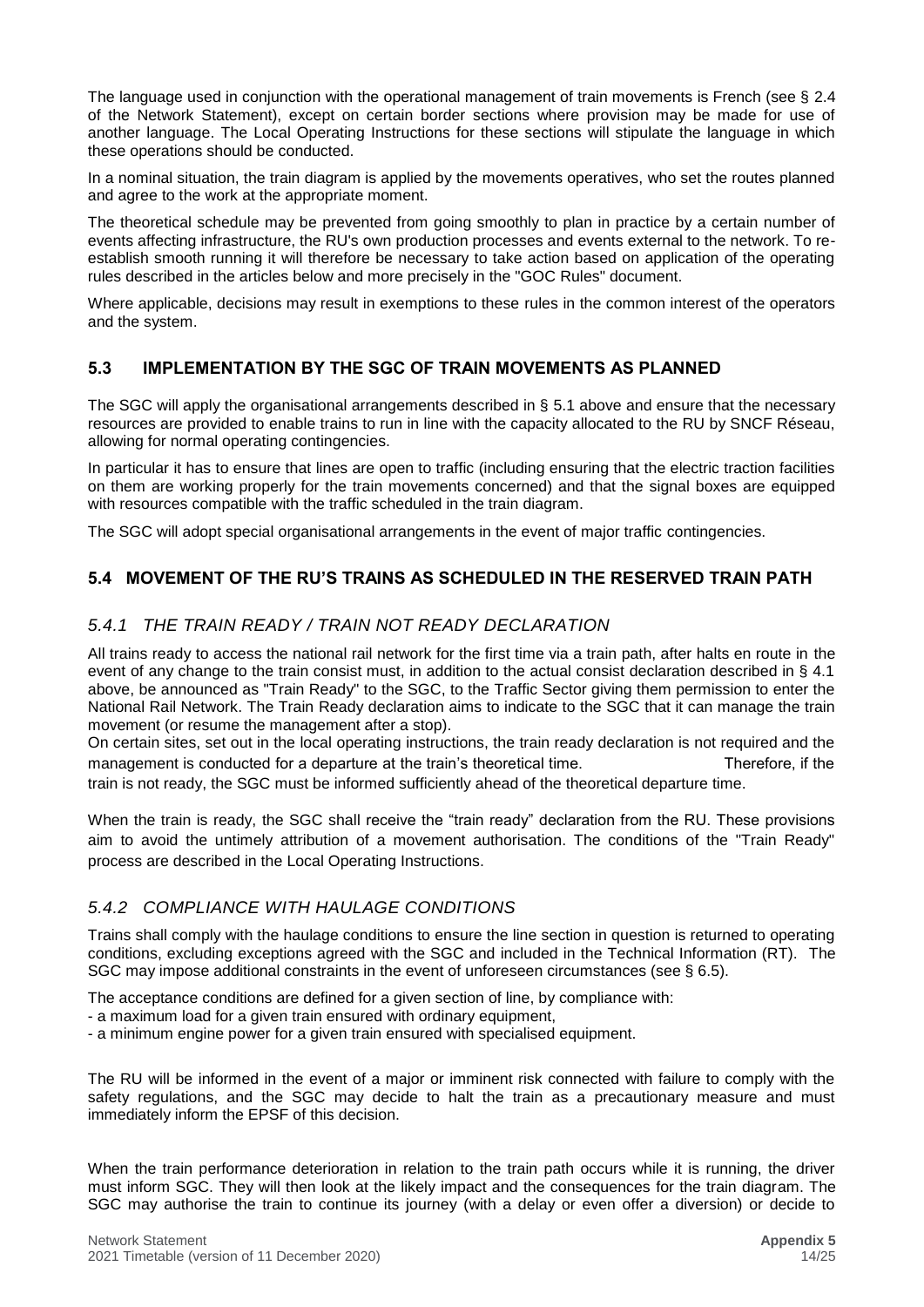stable it. The SGC must be made aware of any operations carried out en route that affect the speed of train movements (for example, dynamic brake testing).

#### *5.4.3 EQUIVALENT ITINERARIES*

The SGC will send trains via the route planned when plotting the train path.

However, at railway junctions and on lines for which the operating documents allow for equivalent routes, the SGC may send the train (see "GOC Rules" document) over any of the routes indicated, in accordance with the safety regulations in force.

Consequently, railway undertakings must have the capacity (knowledge of the line, compatibility of the rolling stock, route mass, etc.) to use all of these alternative routes. In order to do so, they must comply with the requirements of the Technical Information of the Train Route Booklet for each line in question, which also shows, in § 4, the maximum limits for the following aspects:

- ✓ Train braking
- $\checkmark$  Special traction conditions
- $\checkmark$  Maximum mass of the trains
- $\checkmark$  Particular maximum train length

This implies in particular that in the case of two (2) equivalent routes with a different maximum routing mass, the RU must comply with the lowest threshold in order to be able to take one or the other of the two routes.

#### <span id="page-14-0"></span>**5.5 OPERATING RULES WHEN THE THEORETICAL RUNNING CONDITIONS CANNOT BE GUARANTEED**

Any confirmed or potential event interfering with the compatibility between trains, or between trains and works will be detected and conflicts analysed by the players in charge of active train movement monitoring.

#### *5.5.1 MOVEMENT PRIORITY BETWEEN TRAINS*

Conflicts arise when trains worked on train paths that were compatible when the train diagram was produced run in ways that cause their routes to come into conflict or be bound at some stage to conflict.

Where relevant, SGC decides on a new sequencing for these trains, i.e. to change the order in which they will run.

The principles governing the application of the priority rules are as follows:

- The order only applies if physically possible (infrastructure allowing for the overtaking of trains).
- A train is considered on time if it has less than 5 minutes' delay.
- A train running on time cannot be made to run late because of another train not running to schedule, especially a goods train using a freight corridor

However, in a passing station in which a train originates, this train should depart in priority over a faster train travelling in the same direction and with less than 5 minutes' delay if it is possible to quickly regain the initial sequencing (stabling, etc.).

The non-discriminatory handling of RUs by the SGC results in the following rules of priority:

- **conflicts between trains of different RUs:**
- If the conflicting trains are all running late, they are classed by order of decreasing speed (i.e. the average speed resulting from the service provided by the trains on the section of line concerned is taken into account).
- If this factor cannot separate them, priority is given to trains carrying passengers over trains not carrying passengers.
- Then, if this factor still cannot separate them, priority will be given to international trains.
- Finally, if this factor still cannot separate them, priority will be given to the train with the earlier theoretical schedule (in the theoretical order).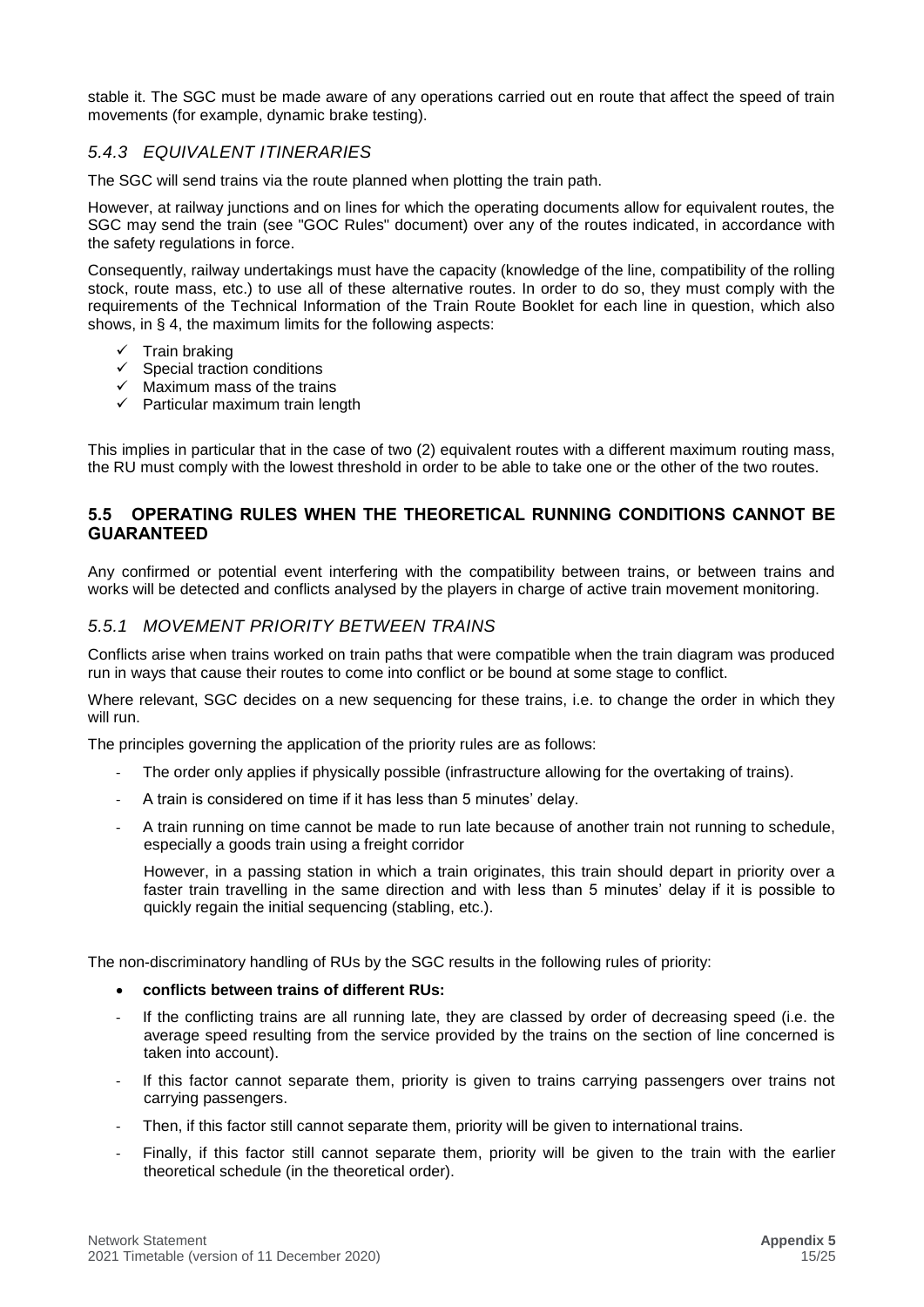#### • **conflicts between trains of the same RU (where production is divided between several entities each operating more or less autonomously on a transport service) :**

The order is determined on the basis of the principles previously indicated (for a service schedule) by the RU concerned, insofar as its preferences will not restrict capacity on the network and have been validated by SGC. If such principles are not communicated, the SGC will apply the rules set out above.

All of these rules also take priority over the special regulations for each RU. The final operational decision will be made by SGC.

The rule will not apply if the train affected by the conflict is running ahead of schedule. Nor will it apply if the delay caused to the priority train would make it late by less than a threshold value of 5 minutes.

The rule is not absolute in the sense that the SGC may dispense with it in the interest of smooth running or in pursuit of maximum operating flow, if justified.

The "GOC Rules" document provides precisions on the application of this article.

Moreover, some freight trains may be prioritised. This concerns freight trains of national importance:

- For industry (production shut-down risk)
- For persons (staple foods, fresh products, etc.)
- For health (epidemic risk caused by the use of water, etc.)
- For safety reasons (dangerous substances).

These trains are run in line with the openings in the signal boxes and, in conjunction with the railway undertakings concerned, resorting to the possible use of train groupings, in cascade, or over limited periods.

The Network Charter, available for viewing on the SNCF Réseau website, also describes the best practices agreed upon with regard to the prioritisation of freight trains during disruptions.

During the consultation led as part of the COOPERE project on the Operational Sequencing of Train Movements, which was held between November 2018 and May 2019, the stakeholders conducted a study on the priority rules. The study led to the project to replace the priority rules by sequencing principles at the service of performance targets.

These principles will be trialled over a small scope (Paris-Dijon Axis including the Bourgogne Franche Comté and South East Paris EICs) in 2022. The end date of this trial will be specified in due course.

A complete record will be drafted at the end of the trial, containing all the comments concerning guarantees of efficiency, traceability and attribution of delays, and demonstrating the positive effect on traffic.

#### *5.5.2 PRIORITY BETWEEN TRAINS AND WORKS*

Other than in cases of force majeure, works objects will normally be scheduled as planned.

They may however be allocated with a maximum delay of 15 minutes in the event of late arrival of the works train. This offset delay can be compensated, where necessary by the possibility of holding back the train closing the interval by a maximum of 15 minutes. This compensation must be requested by the construction manager (RPTx) from the SGC, who studies the feasibility and grants this request where applicable. This device also applies for so-called "red night" works, which describe key works for the network that are indivisible and with a small margin.

Moreover, the maintenance unit, whether it be Network or another IM, defines the list of works classed as "severe" on a daily basis. These are priority and/or sensitive works (as a result of their nature, issues regarding network availability, etc.) to which particular attention must be paid. These works may be subject to overlap scenarios with which the RUs are associated.

Finally, outside of fault clearance work and exceptional situations, the running of work trains on HSLs is not allowed between commercial train traffic.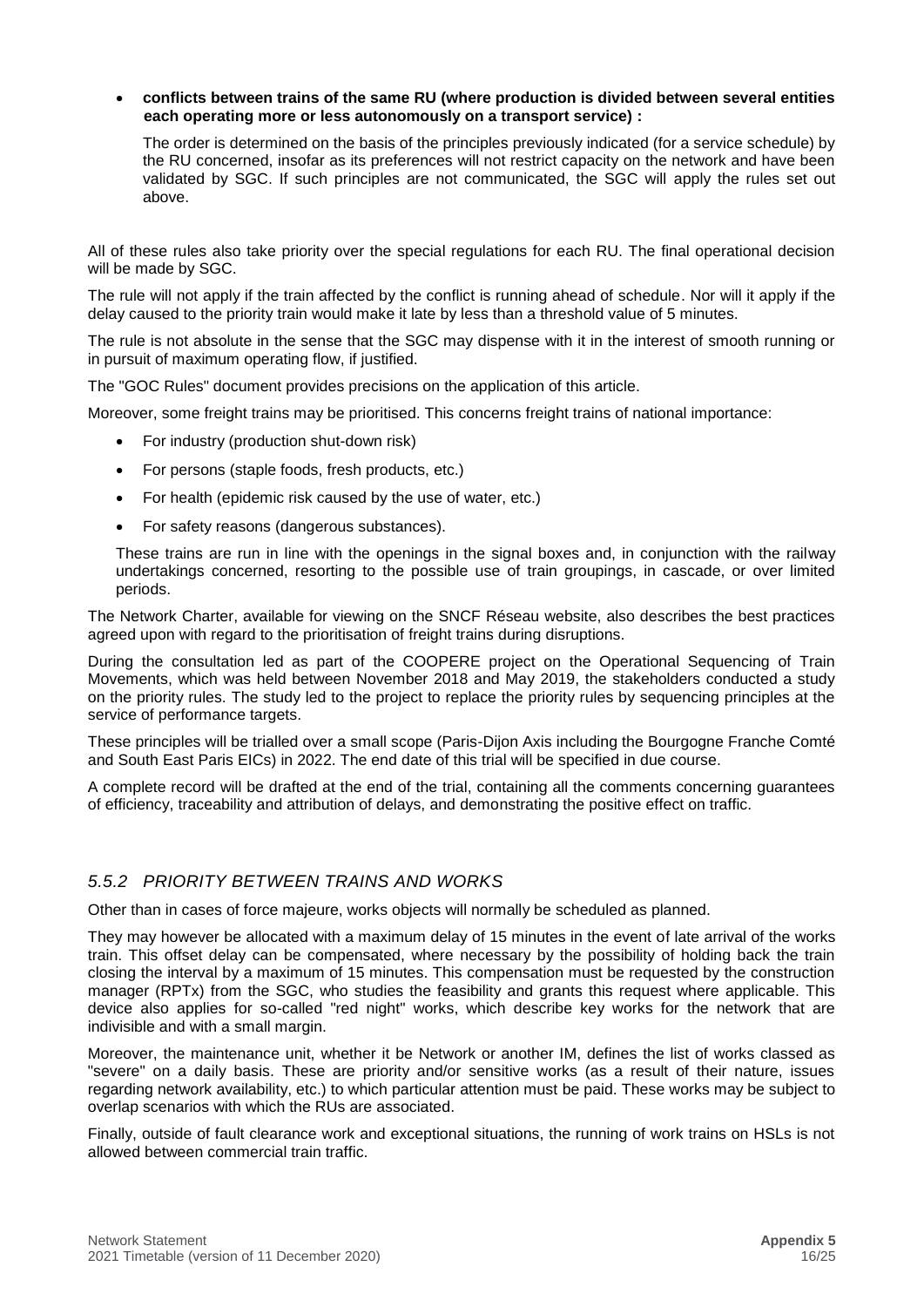#### *5.5.3 STABLING A TRAIN*

In the event of contingencies when it is no longer possible to run trains by their planned route, an equivalent route or a diversion, the SGC may stable some trains. In this case, it will inform the RU concerned and let it know the forecast return to service of the train(s) concerned and any restrictions associated with the subsequent return to service of the trains. If the situation allows it, the SGC will consult the RU on the choice of stabling location.

If a train is subject to stabling on a route not planned for in the train path, its train path number remains valid for a maximum of 18 hours after the time it was to theoretically pass the relevant stabling point. Beyond this period, it is deleted; the train will be routed by the SGC allocating it a number with an undefined period of time or by maintaining the existing numbering (after ensuring that the train path number is not already used in Houat and generating a duplicate); otherwise, the RU must make a new path request from the stabling point. In addition, the operating rules for delayed trains (§ 5.5.1) remain valid.

In the event of unplanned stabling under the responsibility of SGC, requests from an RU requiring a lastminute train path (SDM) to depart from the stabling point shall be handled as a priority. The RU should indicate this in its request, giving the relevant Bréhat incident number. An RU may call upon SNCF Réseau to provide a service for the operation of simple safety facilities in order to remove its train from stabling or another service, following a train movement problem, under the conditions described in the Network Statement.

#### *5.5.4 DIVERSION*

When a temporary network unavailability affects the capacity and running of trains, the SGC may offer RUs, depending on the type of event, its location and its likely duration, the option to use a diversion for some or all of the traffic concerned.

On the route used as a diversion, the diverted trains must be inserted into the traffic with the minimum of impact on the movements that are normally scheduled for this route. The COGC can therefore demand that the diverted trains observe a restricted speed that ensures the maximum flow or any other measure to control the trains, including high speed trains.

The diversion process is described in the "GOC Rules" document.

#### *5.5.5 CAPACITY RESTRICTIONS*

In the event of major incidents restricting available capacity, in other words making it impossible to handle all the traffic scheduled, a rule for sharing the remaining capacity will be applied to those trains that have not yet set out but which are scheduled to pass over the route or via the point where traffic is restricted. The rule will apply both to the route on which traffic is restricted and any other routes used to improve traffic flow.

For the different traffic periods (to allow for peak traffic phenomena), the SGC will add up the number of train paths using the restricted line and, where applicable, any alternative route that may be used to divert traffic, and will calculate the capacity thus available. The result will generally be a number of train paths that is greater than the state of the network will allow. The SGC will then allot a number of authorised train paths to each RU in proportion to the number of train paths initially scheduled and the time available for the RU to make its choice. The RU will then indicate which of the trains normally scheduled to run it has selected.

Once the time allotted to the individual RU for it to make its choice has elapsed, the SGC will decide unilaterally on the trains that will be entitled to run.

The other excess train paths will then be cancelled by the SGC, which will also produce an emergency train diagram to replace the theoretical diagram. Research into the maximum throughput may take precedence over the priority rules between trains described in § 5.5.1.

#### <span id="page-16-0"></span>**5.6 RULES FOR MAINTAINING THE AVAILABILITY OF THE NETWORK**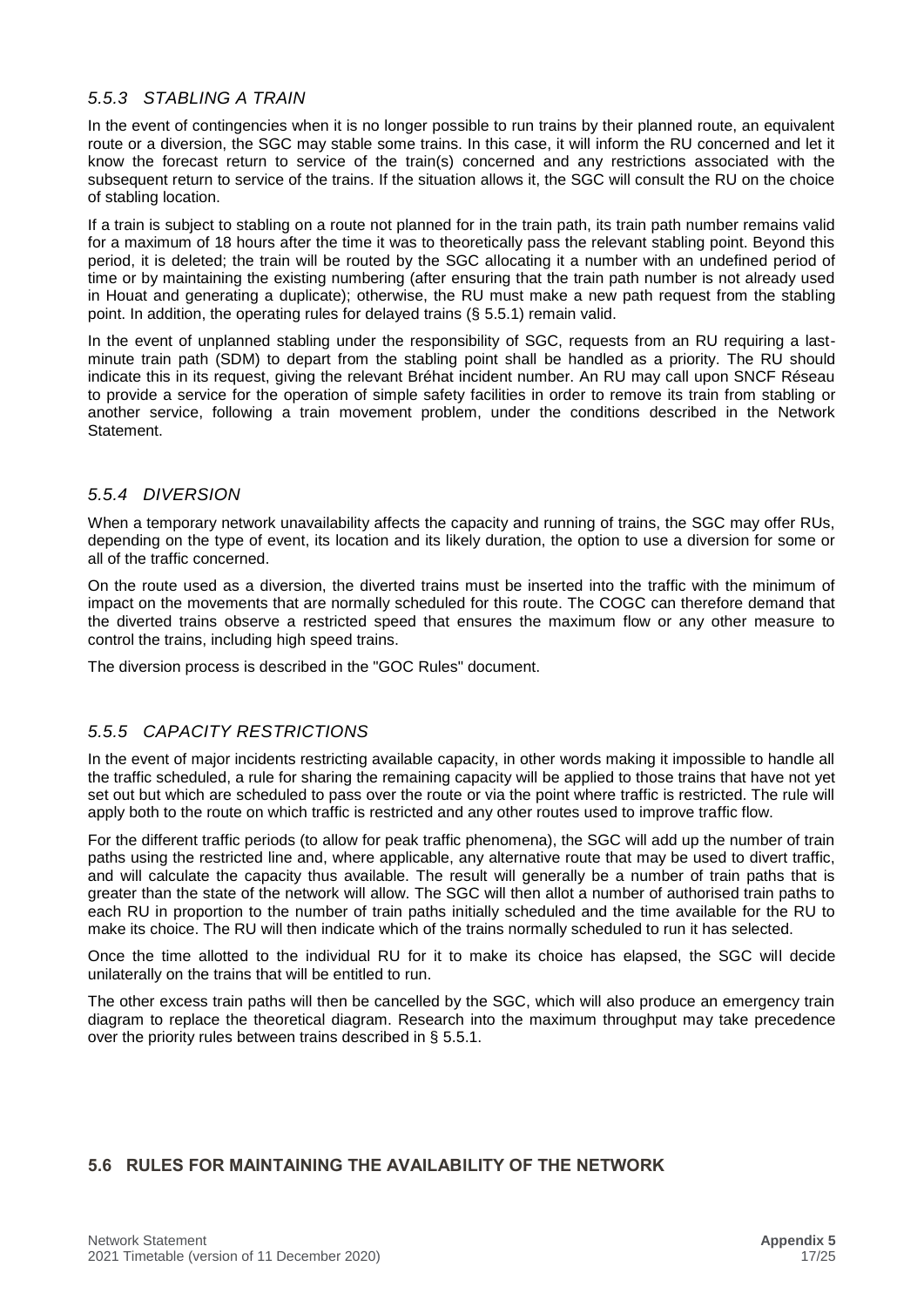#### *5.6.1 RULES GOVERNING TROUBLESHOOTING OF A TRAIN*

A train immobilised by a main line failure must be the subject of a request for assistance within a maximum of 15 minutes. The driver must prior to the assistance give his telephone number to the operator of the SGC concerned.

At the end of this time and without the driver being able to state when he expects his train will be able to restart, the SGC will take the necessary steps to bring suitable rescue facilities into position to clear the track, as soon as the safety procedures under way so allow.

This 15-minute period is designed to allow time for the driver to conduct a technical diagnosis and make the spot repairs that would obviate the need to call in the rescue services or enable the train to reach a stabling track further down the line. As soon as he realises that 15 minutes will not suffice, the driver will ask for his train to be rescued in accordance with the safety procedures in force.

This rule may be adapted on certain sectors of the network and will be indicated accordingly in the operating documents in such cases.

#### *5.6.2 RULE REGARDING MAKING RU RESOURCES AVAILABLE TO RESTORE INFRASTRUCTURE CAPACITY*

When it is necessary to rescue a train down on the line or when urgent repairs need to be made to infrastructures, the SGC will have the right to demand that the RU make available suitable means to clear the national rail network (for example, rescuing a failed train, sending the human and material resources needed to effect urgent repairs on the infrastructure, lifting equipment).

Preceded by consultations with the designated contacts at the RU, such requests for availability will be duly notified, justified and limited in time and space and will entitle the RU to compensation under the conditions stipulated in the general conditions of the contract for use of the infrastructure of the national rail network (Appendix 3.1 of the Network Statement).

The conditions in which the resources thus deployed are returned to the RU will be discussed and official notification again given.

The "GOC Rules" document described this process in more detail.

#### *5.6.3 BREAKDOWN RECOVERY*

As part of its task to keep the national rail network clear, the SGC provides breakdown recovery for derailed rolling stock.

The means for breakdown recovery belong to SNCF Réseau. They are used regardless of which RU is in possession of the train or who the owner of the derailed vehicles is, in accordance with the principle in § 5.8.

In addition to the priority clearing the national rail network (the main track), these resources may be used by the RUs as invoiced services, under the conditions laid down in §§ 5 and 6 of the Network Statement. Apart from any production/ traffic impact, sidings clearance is not a priority.

The breakdown recovery devices specific to certain types of engines must be permanently on board or immediately available to allow the fast clearing of the national rail network by the breakdown teams. They must conform to current regulations.

As regards breakdown recovery operations, breakdown centre agents conduct certain handling operations of all or part of components of vehicles using the RFN which could pose a risk for their health (presence of asbestos in bogie-chassis connections for example).

The applicable legislation requires suitable protection for employees against asbestos risks and other chemical risks (such as refractory ceramic fibres), and the RUs are invited to specify these without delay at the following email addres[srelevage.dcf@sncf.fr](relevage.dcf@sncf.fr).

In addition, the breakdown recovery documentation for all engines using the national rail network must be sent without delay, as well as updates to the DGOP/DOS "network clearing" hub [\(relevage.dcf@sncf.fr\)](mailto:relevage.dcf@sncf.fr).

Only clearing devices validated by SNCF RESEAU are allowed for any routing on the national rail network, regardless of the RU in need of assistance.

If other clearing devices must be used, before a re-railing operation or service, their use must first be approved by SNCF Réseau.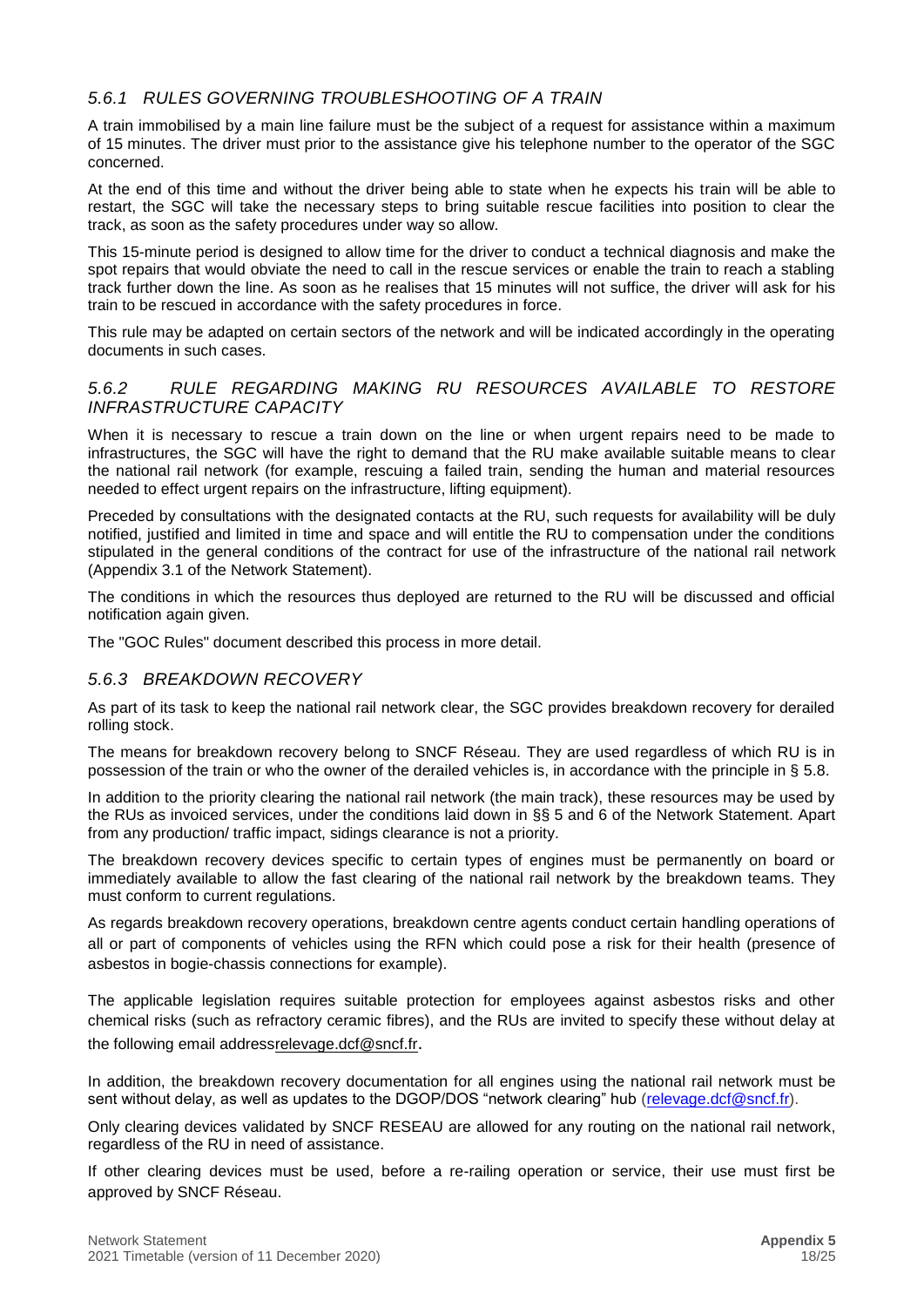The request must be transferred to the network clearing hub, by emailing "relevage.dcf@sncf.fr". The requesting RU shall bear the study costs and be liable for the transport of said device.

#### *5.6.4 PROVISION BY THE SGC OF RESOURCES TO THE RUS TO ENSURE THE CORRECT FUNCTIONING OF TRACK CIRCUITS*

To mitigate the risk of poor track circuit function, the running of designated trains on some routes is planned when designing the service, in conjunction with the RU concerned.

In the operational phase, the SGC is entitled to use any useful traffic movements the characteristics of which (mass on the rail) meet the requirements. It must also ensure that this traffic movement can be carried out in complete safety. This measure may result in the deviation of this traffic movement from its usually planned route. Where possible, the RU concerned is informed in advance.

The disruption caused to the traffic movement must be moderate and the resulting delay must, if possible, be less than 3 minutes.

#### *5.6.5 CHECK FOLLOWING A PROLONGED INTERRUPTION ON A LINE*

A prolonged interruption to train movements may lead to operational difficulties caused notably by insufficient knowledge of the state of the infrastructure (track damage, presence of an obstacle, malicious acts, etc.). It is therefore necessary to check the relevant line in the presence of representatives of the SNCF Réseau Maintenance & Works business unit prior to the movement of the first commercial train.

In order to arrange such a check, the SGC is entitled to use the provision rule described in § 5.6.2.

#### <span id="page-18-0"></span>**5.7 MANAGEMENT OF DOWNGRADED SITUATIONS AND CRISES**

Any incident or disruption on the national rail network does not necessarily turn into a rail crisis. It is therefore important to distinguish between downgraded situations and crisis situations.

The management of downgraded situations and crises is the subject of specific management and coordination efforts concerning the organisation, modes of operation and processes that make it possible to respond to four issues:

- return to nominal rail production as soon as possible;
- the setting up of an effective system of support and information for customers;
- alerting and continuously informing institutional representatives of partners and providing opinions;
- the effectiveness of working with public services in emergency situations.

#### *5.7.1 MANAGING DOWNGRADED SITUATIONS*

A downgraded situation is an incident with repercussions on the transport plan, the consequences of which remain minor and whose management is the responsibility of the permanent operational bodies.

Managing downgraded situations is the responsibility of SNCF Réseau and does not lead to the opening of crisis rooms.

When an incident occurs on the national rail network, an incident manager is appointed within the service responsible for the operational traffic management. He is responsible for finding a management strategy for the downgraded situation and also returning the situation to normal. He must inform the railway operators and the higher levels of the department in charge of operational traffic management.

The SGC must rapidly gauge the impact of any disruption to traffic on the national rail network as well as expected developments and should quickly work out plans for restoring the nominal situation or establishing a stable intermediate situation and inform the RUs accordingly.

For the purposes of this paragraph, running conflicts between trains in the absence of incident shall not be considered disruptions.

#### *5.7.2 CRISIS SITUATIONS:*

A railway crisis situation is characterised by: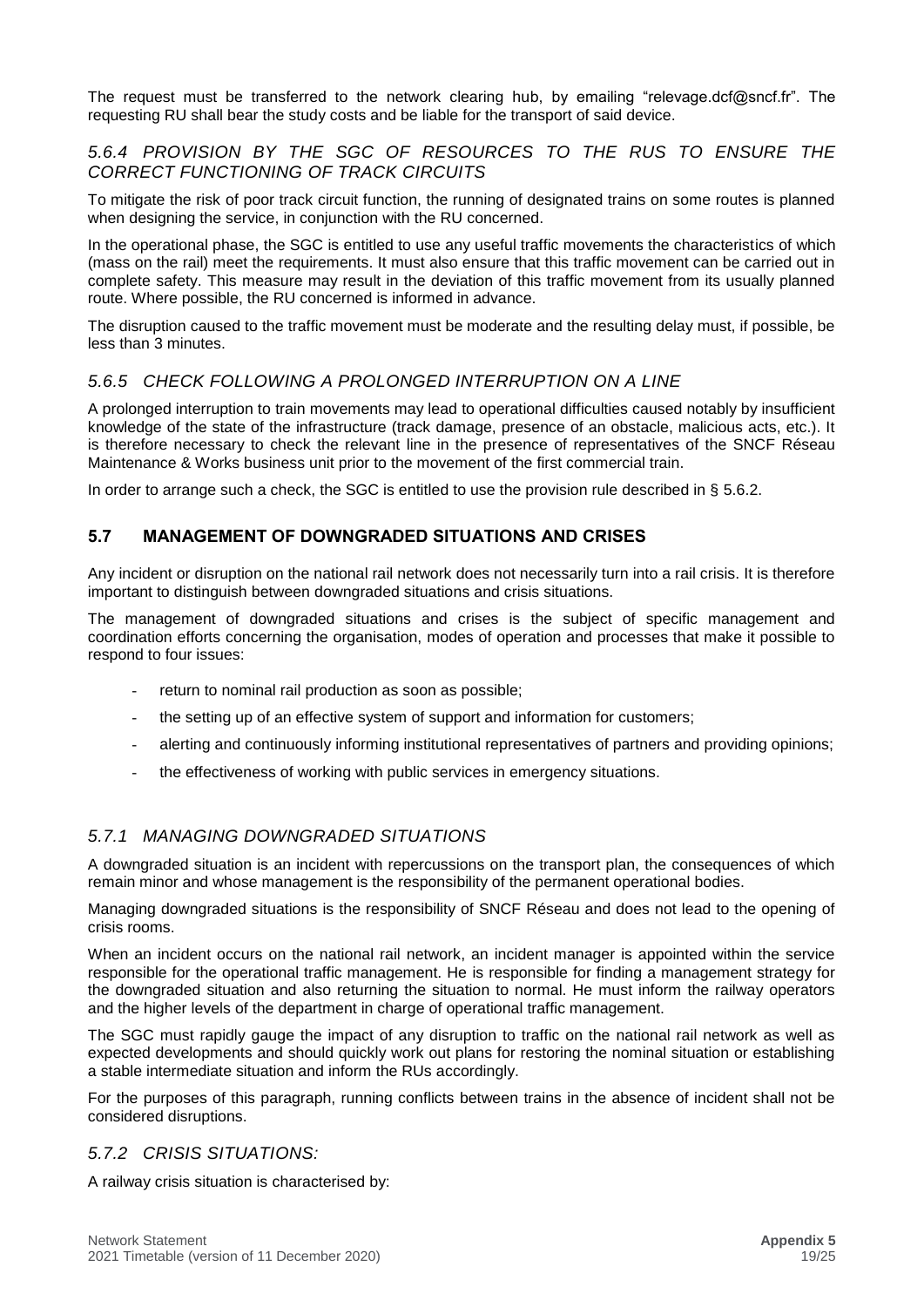- A major disruption of railway operations causing major damage to RU transport plans, coupled with a high degree of uncertainty as to the return to the nominal situation in a timely manner.
- A high risk of impact on the customer and/or the image of the rail system.

The severity of incidents is assessed on a scale from 1 to 6. A crisis situation is established from level 2. One or more crisis rooms will be opened to manage the coordination of incidents by taking account of the interests of all the IM and RU concerned.

SNCF Réseau shall ensure the operational coordination of crisis management within operational crisis rooms. There are two levels of operational crisis rooms:

- regional rooms, distributed according to a network defined by SNCF Réseau;

- a national room, also called CNOF crisis room.

Each operational crisis room is headed by a quickly available SNCF Réseau representative, the Regional Operations Director (DTO) for regional rooms or the National Operations Director (DNO) for the CNOF crisis room. Each crisis room includes the representatives of all the RUs and IMs concerned by a crisis, as well as the representatives of the different business lines and departments of SNCF Réseau: rail traffic, infrastructure maintenance and station manager. A same representative may receive several mandates.

The crisis rooms do not replace the operational teams of the IMs and RUs, who remain in charge of the operational procedures, nor do they replace SNCF's teams in the field. However, they have the power to orientate the action of the operational players, by taking decisions on the conduct of the resumption operations as well as on the measures making it possible to minimise the consequences of crises on the transport of passenger customers and freight.

In order to handle the different aspects of a crisis effectively, the crisis rooms shall implement the standards and main principles. In principle, decisions are adopted by consensus. Failing this, the DTO (or DNO if the CNOF room is activated) shall decide of the measures to be taken in the interest of the system. These decisions are imposed on the members and operational teams of SNCF Réseau and the RUs. Operational rooms ensure the overall handling of the crisis by ensuring the balance between the different interests present: IMs and RUs. Seeking this balance can sometimes lead to discard the systematic application of the rules set out in Appendix 5 to the NS.

The Infrastructure Managers, the Railway Companies and the Station Manager retain the initiative to adhere contractually to this crisis management coordination mechanism deployed by SNCF Réseau. The coordination and management of crisis situations contract is composed of the General Terms and Conditions shown in Appendix 3.7.1 to the Network Statement and Special Terms and Conditions, a template of which is provided in Appendix 3.7.2 to the Network Statement.

#### *5.7.3 IMPACT AND LIKELY DEVELOPMENTS*

The RU will continue to be aware of the situation as regards train movements by virtue of the location information.

The SGC shall inform the RU concerned, applying the principles set out in the "GOC Rules" document and allowing for likely developments in the situation. This information will be based on an analysis of the impact of the disruption obtained from information collected by the SGC.

Such information may concern only the CF itself (faulty equipment, etc.) or the production of an RU responsible for the disruption (failed train, etc.).

To facilitate the analysis used by the SGC to reach its decisions regarding how best to manage the disruption, the RU causing or affected by a downgraded situation will keep the SGC constantly informed of the facts (tel, DURANDAL 2 application, etc.) in its possession and its prognoses as regards developments.

Traffic operations under downgraded conditions will take place in accordance with the operating rules described above (§ 5.5)..

#### <span id="page-19-0"></span>**5.8 MANAGEMENT OF EMERGENCY SITUATIONS**

In the event of an accident or serious incident, SNCF Réseau and the RUs must take the immediate measures necessary to ensure the safety of users, rescue teams, personnel, third parties and rail traffic, as well as the protection of the environment.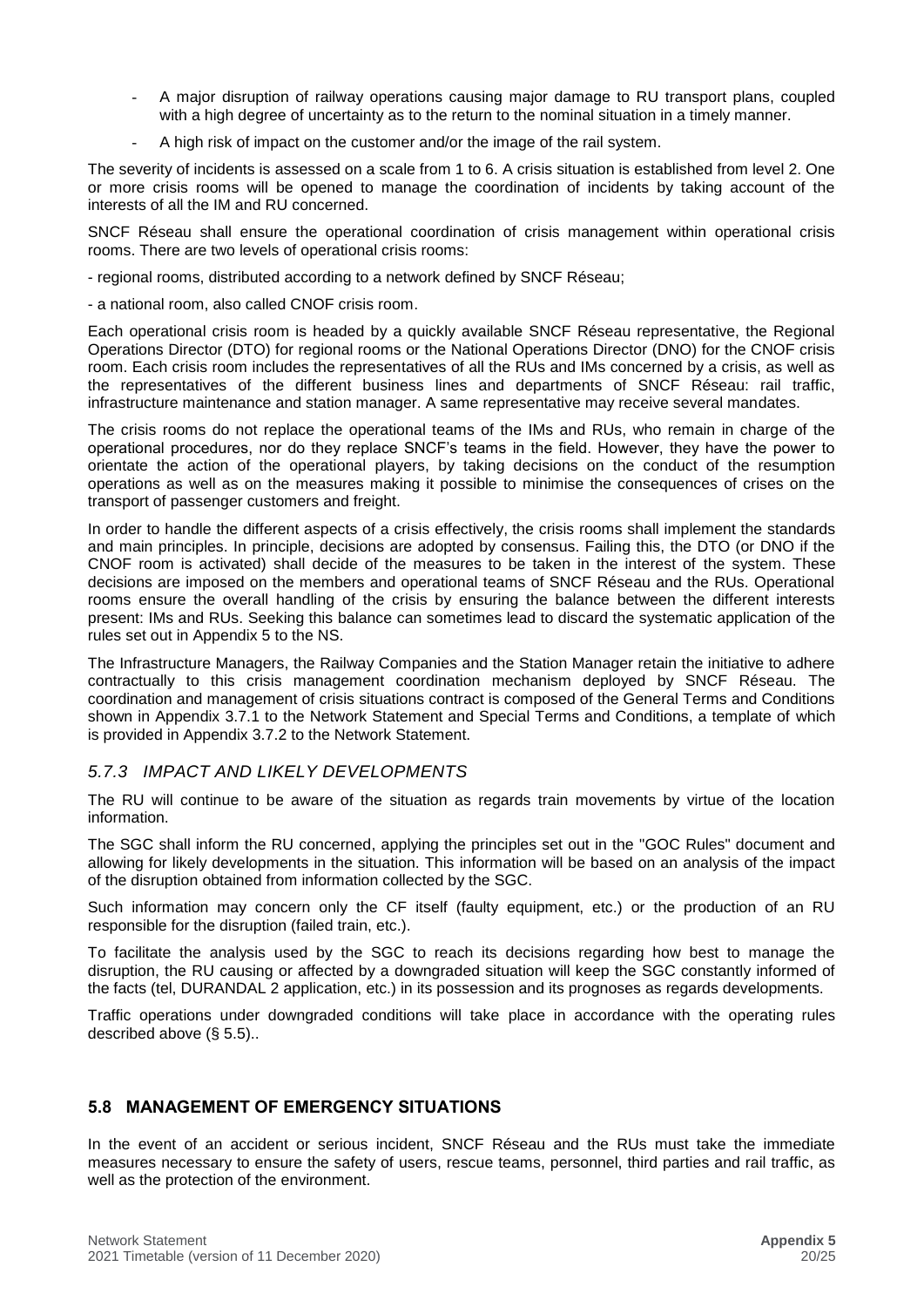In order to manage emergency situations, each local traffic managing service must have established, in consultation with the competent administrative authorities, an Operation and Safety Plan [Plan d'Intervention et de Sécurité] (PIS) in accordance with the requirements set out in the Decree of 12 August 2008**(\*)** . Appendices to the PIS describe the sites likely to present particular risks with regard to the operating conditions, the particularities of the infrastructure or the difficulties of access. This is particularly the case for internal emergency plans (PUI) relating to the transport of dangerous goods.

This plan is distributed to each railway operator affected. Railway operators are required to adapt their organisation to the requirements of these plans.

Depending on the type of security event within the meaning of the Decree of 12 August 2008 **(\*)**, the traffic managing service notifies the public emergency services and informs without delay the competent local prefect.

Information about the measures implemented by the railway operators and the human, material and technical resources deployed or available to respond to requests from the traffic managing service must be included in the PIS, in particular:

- $\checkmark$  the premises, human, material and technical resources they use or have available;
- $\checkmark$  the organisation and methods of information and support for families;
- $\checkmark$  the organisation of information, refuelling or evacuation of passengers.

A system of replacement and permanence of the directors must ensure the continuity of the service, in order to ensure the management of emergency situations.

It is the responsibility of the RU or another contracted RU to represent their RU at an incident.

*(\*): Decree of 12 August 2008 adopted in application of Article 13 of Decree No. 2006-1279 of 19 October 2006 and relating to intervention and safety plans on the national rail network.*

#### <span id="page-20-0"></span>**5.9 ASCERTAINING THE FACTS IN THE EVENT OF ACCIDENTS, INCIDENTS OR SITUATIONS POSING A SERIOUS AND IMMINENT THREAT**

In order to establish the facts in the event of an accident, incident or situation posing a serious and imminent threat, a report on the first facts of the case (RCI) must be drawn up jointly by the representatives of SNCF Réseau and the representatives having received an authorisation, designated by each of the RUs concerned.

This will indicate, at the earliest possible stage, the nature of the particular event, its circumstances and consequences, when these are known, and set out the facts precisely and objectively. This report must be signed by the representatives of the parties concerned, each of them having the possibility, if applicable, of indicating their reservations in relation to all or part of the details contained in the record of immediate findings.

SNCF Réseau may call upon "experts" as per the conditions set out in document RFN-IG-TR 04 D-03- No. 001 "Incidents and accidents - Report - Protective measures and Investigation".

#### <span id="page-20-1"></span>**5.10 SAFETY**

#### *5.10.1 SITUATIONS DOWNGRADED FOR SAFETY REASONS*

With regard to the safety of the network and its users, the RUs must comply with all associated measures of which they may be notified by SNCF Réseau, materialising government plans (VIGIPIRATE, etc.) in response to the management of emergency situations or the implementation of protective measures (suspicious package, bomb alert, etc.).

The "GOC Rules" document provides further details on managing downgraded situations for safety reasons.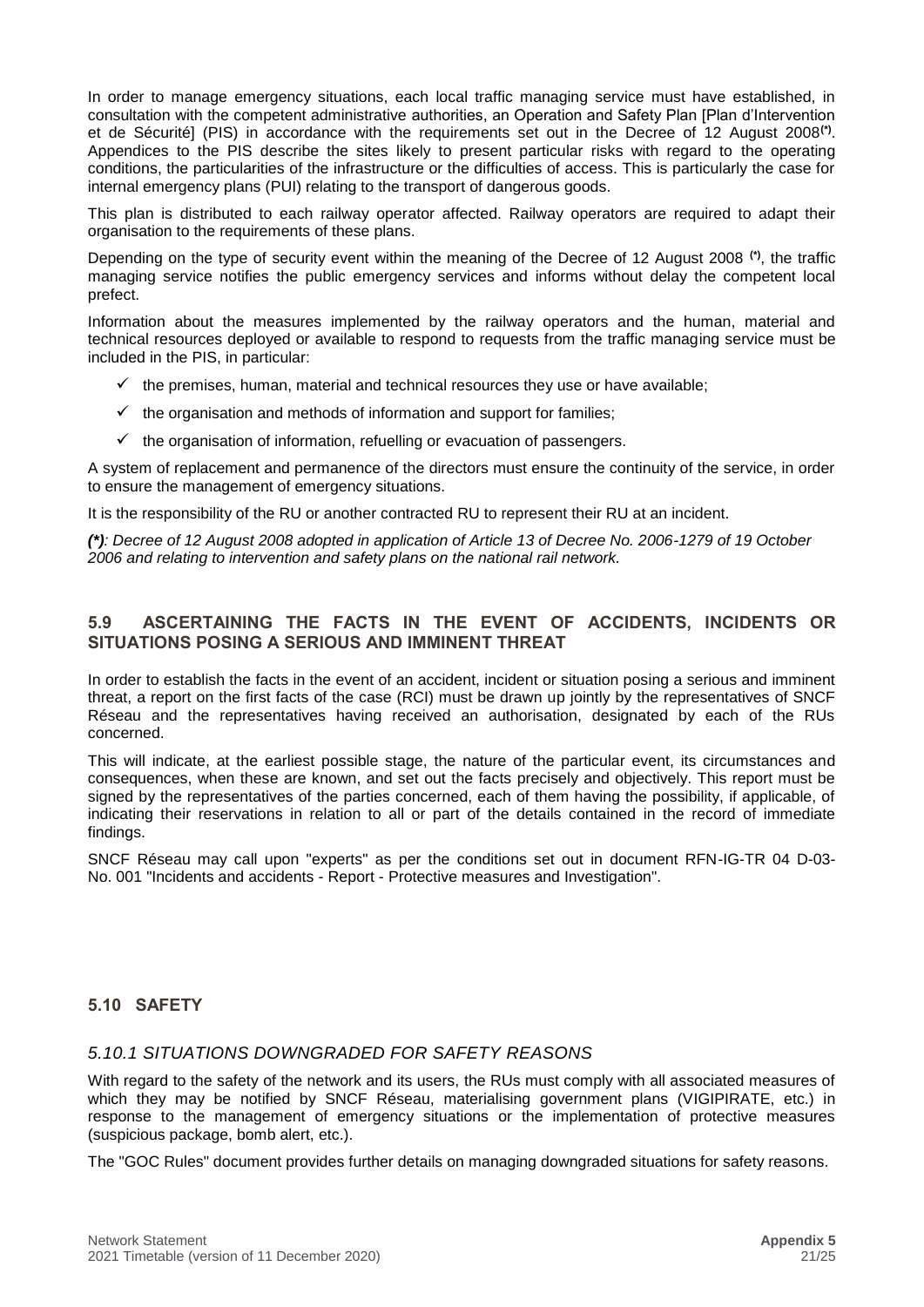#### *5.10.2 SAFETY REQUIREMENTS AS REGARDS THE TEMPORARY STABLING OF WAGONS CONTAINING DGS ON CERTAIN SITES*

A safety plan specific to certain sites for the temporary stabling of wagons containing dangerous goods may be drawn up by SNCF Réseau.

The safety plans drafted in parallel by each RU under § 1.10.3.2 of the RID must take into account, where applicable, the existence of specific safety plans drawn up by SNCF Réseau.

The specific safety plans set out a certain number of requirements applicable on the whole site and aimed at limiting, and even preventing, malicious acts in areas were dangerous goods are temporarily stabled.

It is up to each railway operator concerned to adapt the requirements thereof into operational procedures for its own personnel.

#### *5.10.3 CONTRIBUTIONS OF THE RUS AND STATIONS MANAGER (GARES & CONNEXIONS)*

The SGC is entitled to ask the railway undertakings and Station Manager to contribute to the safety exercises, in terms of the provision of material, technical or personnel resources, with a view to validate the procedures stemming from the Intervention and Emergency Plan, as well as exercises requested by State services. This contribution extends from the preparation of the Experience Feedback phase through to the completion of the exercise.

The costs related to these exercises (installation of equipment and personnel, etc.) shall be borne by the contributing railway undertakings.

#### <span id="page-21-0"></span>**5.11 TRINOMINAL PANTO INVESTIGATION CATENARY INCIDENTS**

#### *5.11.1 THE CONCEPT OF INVESTIGATION*

The investigation is a procedure aiming to prevent accidents and incidents. It consists in collecting and analysing information, making conclusions, including determining the causes and, where applicable, issuing safety recommendations (Article 3 §14 of directive EU 2016/798 dated 11 May 2016 pertaining to rail safety). Investigations also make it possible to guarantee the reliability and sturdiness of the system.

Panto investigations are not systematic nor immediate; however, when they are launched, they must be conducted as closely as possible to the RCI finalisation date.

#### *5.11.2 CONSTITUTION OF A TRINOMINAL PANTO*

The trinominal panto is made up of:

- An Equipment expert representing the RU concerned.
- A Traction expert representing the RU concerned.
- A catenary expert belonging to SNCF Réseau or a representative of the IM concerned.

Note: a single expert may have both "Equipment" and "Traction" expertise.

On the publication date of this document, "Equipment" and "Traction" experts of SNCF Passenger are appointed to intervene on incidents involving the rolling stock of other RUs and these services are not paid.

#### *5.11.3 LAUNCH OF THE TRINOMINAL PANTO*

The RU concerned and the COGCE must be informed of each incident that had either direct or indirect consequences on Electrical Traction installations and pantographs.

The local safety representative (RLS), heads the study and belongs to the DSSR. He/she launches the intervention of the Trinominal Panto when the elements known upon the finalisation of the RCI do not enable him/her to consider a conclusive causal analysis report.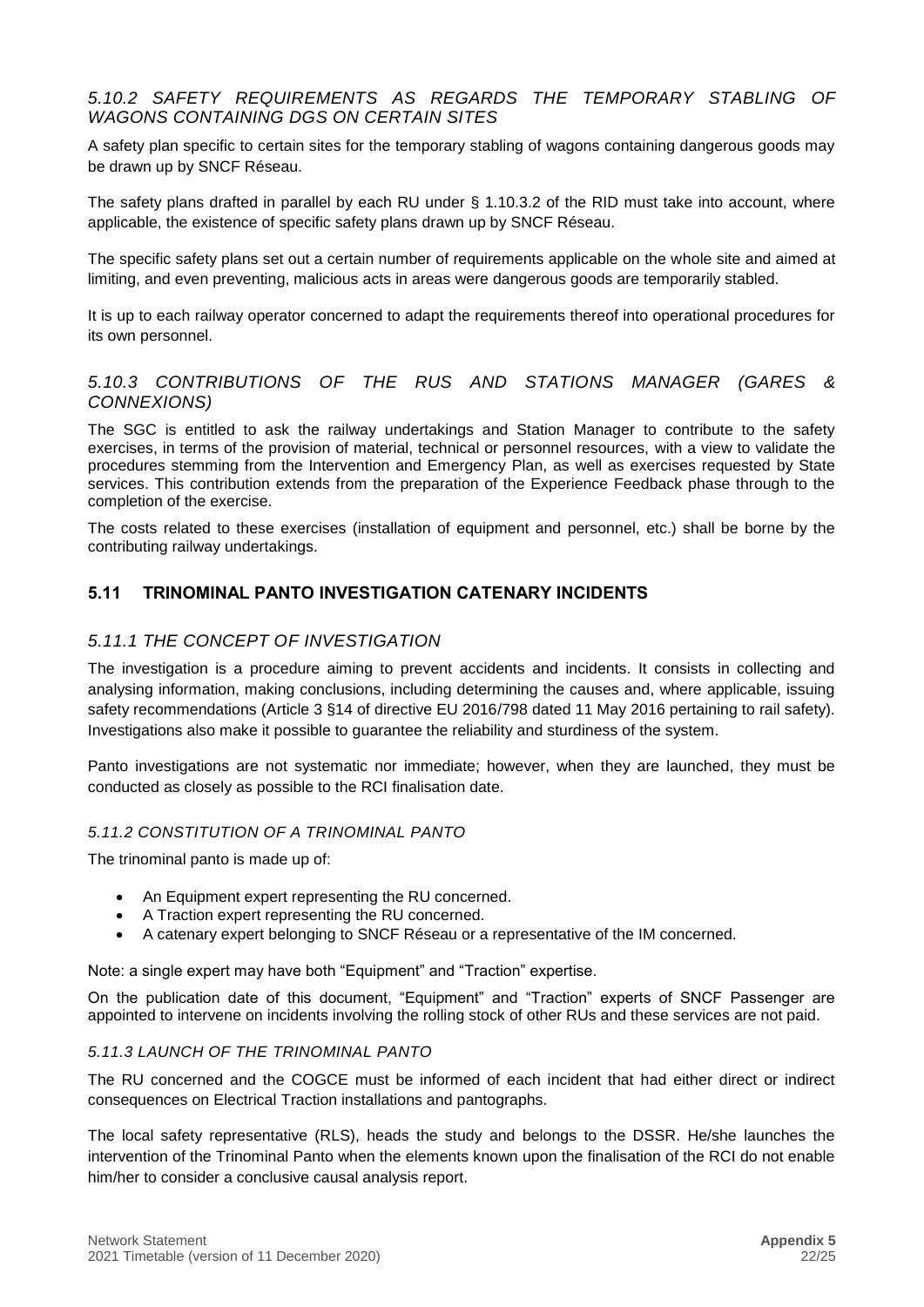#### *5.11.4 ABSENCE OF A REPRESENTATIVE OF AN RU DURING TP INVESTIGATIONS*

Whenever the representative of an RU is absent during the TP investigation, the latter shall be conducted without the RU and the results thereof shall be binding upon it.

Exceptionally, in the absence of a representative of an RU, and within a time frame compatible with the needs of an RTP investigation, the RLS of the DSSR, who heads the study, shall call upon one or more experts for the Equipment and Traction areas. The experts called upon must be considered as providing their skills in the railway sector to enable the drafter of the TP report (belonging to SNCF Réseau, Maintenance and Works expert of the TP) to successfully draw up his/her report. The appointed experts do not replace the representatives of the operators. They only provide their technical expertise. They may belong to any Railway Undertaking.

The absence of a representative of an RU during the TP investigation shall not question the binding nature of the investigation results on the RU concerned

To limit the non-representation occurrences of RUs in this type of investigation, the Local Safety Representative shall call upon one or more experts for the "Equipment" and "Traction" aspects.

- The experts called upon must be considered as providing their skills in the railway sector to enable the drafter of the TP report (an agent of SNCF Réseau and Maintenance and Works expert) to successfully draw up his/her report.
- The appointed experts do not replace the representatives of the operators. They only provide their technical expertise. They may belong to any RU.
- The expert's service for an RTP "trinominal panto" investigation is an additional service

The appointment of the expert shall be formalised by an expert soliciting sheet established based on a model included in the "GOC rules." The appointed expert must respect a confidentiality commitment as regards his/her employer and any railway undertaking.

- The expert appointed to remedy the absence of a representative of the Railway Undertaking concerned shall be subject to confidentiality obligations.
- His/her service shall be charged and invoiced to the RU concerned whenever this service was conducted in the absence of a representative of the RU concerned.

## <span id="page-22-0"></span>**ARTICLE 6 - POST-PRODUCTION PHASE**

#### <span id="page-22-1"></span>**6.1 MANAGEMENT OF REGULARITY**

The purpose of regularity management is to continuously improve the overall performance of the network. In this respect, the SGC coordinates the entire rail system and manages, at the different organisational levels, the Daily, Weekly and Monthly meetings for the different geographic levels (Regional, Axis, National), using the Operational Excellence methods. These meetings are described in the document RFN–IG–OG-01 B–00- No.001 (OP 00515) "Operating performance management".

The analysis of the disruptive events described in Article 5.5 herein is based on the collection of factual data. It will be up to each party to decide whether to add any further details it deems relevant regarding the events for which it has been allotted responsibility in order to support its own internal management purposes. The process and requirements are governed by document RFN-IG-TR-04 C-01-No.002 (OP 03027) "Guidelines for justification of delays and cancellations in BREHAT". The incident allocation recovery tool is the DECLIC tool. The deadline for contesting the allocation of responsibility for an incident is 15 days after closing.

#### <span id="page-22-2"></span>**6.2 SAFETY WATCH: FEEDBACK ON ACTUAL TRAIN MOVEMENT CONDITIONS**

In order to fulfil its role of monitoring everyday operations on the national rail network, SNCF Réseau must be informed of any events that represent a threat to the safety of the national rail network.

To this end, SNCF Réseau has set up a system for monitoring rail system safety that forms part of its general safety management procedures.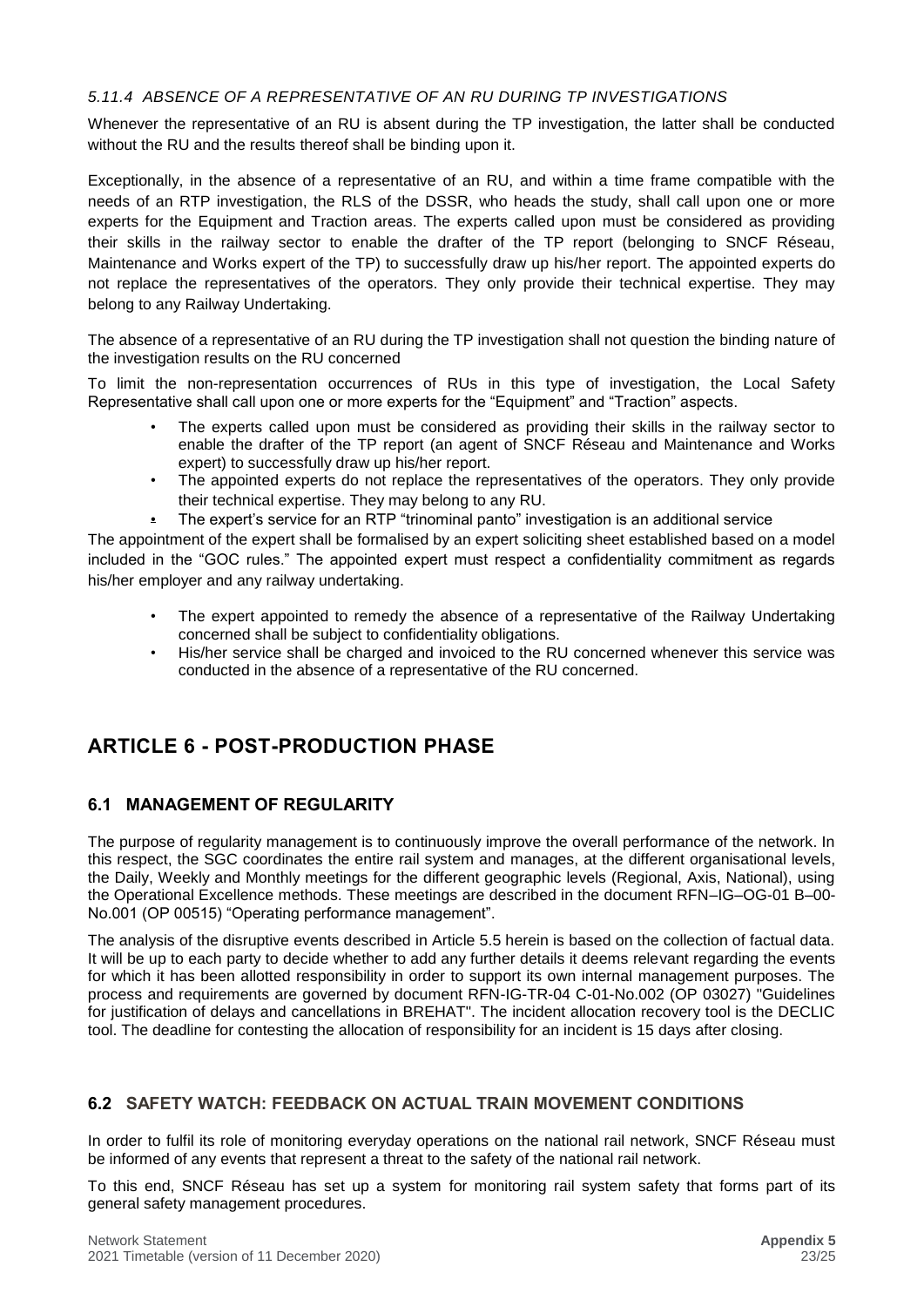In addition, the individual RUs are responsible for the safety of their own operations and therefore also conduct their own safety controls. In this context, they must report all serious incidents and accidents to SGC.

Similarly, SNCF Réseau must also inform the RU of all cases of failure by the railway undertaking to comply with its responsibilities, whether as regards application of the safety rules and instructions or as regards the technical condition of its rolling stock. Safety watch consists of:

- collect and record the data:
- tracking the safety indicators;
- examining accidents, near misses, incidents and signs indicative of performance slippage to come;
- analysing the results recorded;
- advising the railway undertakings of events likely to concern them;
- communicate the results.

-

This safety watch is complemented by a feedback system.

In accordance with Articles 12, 15 and 16 of Decree No. 2006-1279, SNCF Réseau and the RUs must each play their part in monitoring rail system safety, in particular by applying the following provisions:

- Depending on the case in hand, SNCF Réseau will inform the EPSF, the CMVOA or the BEATT of any serious or repeated cases of failure by a railway undertaking to comply with the safety regulations or of deficiencies in the technical condition of its rolling stock;
- the RUs will report serious incidents and accidents to SNCF Réseau (via the SGC), to the Office responsible for investigating surface transport accidents (BEA-TT) and to the EPSF;
- the RUs will inform SNCF Réseau and the EPSF each quarter of the values corresponding to the common safety indicators defined in Directive No. 2004/49/EC that concern them, plus details of any other indicators that may be required; details of such indicators should be sent to the Safety, Security and Risks Department of SNCF Réseau.

#### <span id="page-23-0"></span>**6.3 ROLE AND RESPONSIBILITIES OF THE OPERATIONS DEVIATION MONITORING OFFICER**

Document RFN-IG-OG-01 B -00-No.001, "Operating performance management" stipulates that SNCF Réseau shall monitor compliance with the operating rules of the National Rail Network ('security' breaches are excluded from this scope).

The collection of deviations is organised, both for those generated by network operators and for those generated by the IM itself, by the Operations Deviation Monitoring Manager (RSEE).

The following are considered deviations (excluding security):

- ✓ **Non-compliance with the right to train path** (train running on a path allocated to another RU, use of a non-existent train path, etc.)
- ✓ **Absence of routing information on the sequence of trains** (especially on large sites and/or bridging tracks, etc.)
- ✓ **Refusal to make available** (Article 5.6.2 Appendix 5 of the Network Statement)
- ✓ **Faulty ground service** (absence of an agent for the manoeuvre of the security installations, etc.)
- ✓ **Non-compliance with the rescue request time frame** (Article 5.6.1 Rules governing troubleshooting of a train Appendix 5 to the NS)
- ✓ **Failure to report non-compliance** (Article 4.2 Appendix 5 of the Network Statement)
- ✓ **Abuse of sidings** (sidings)